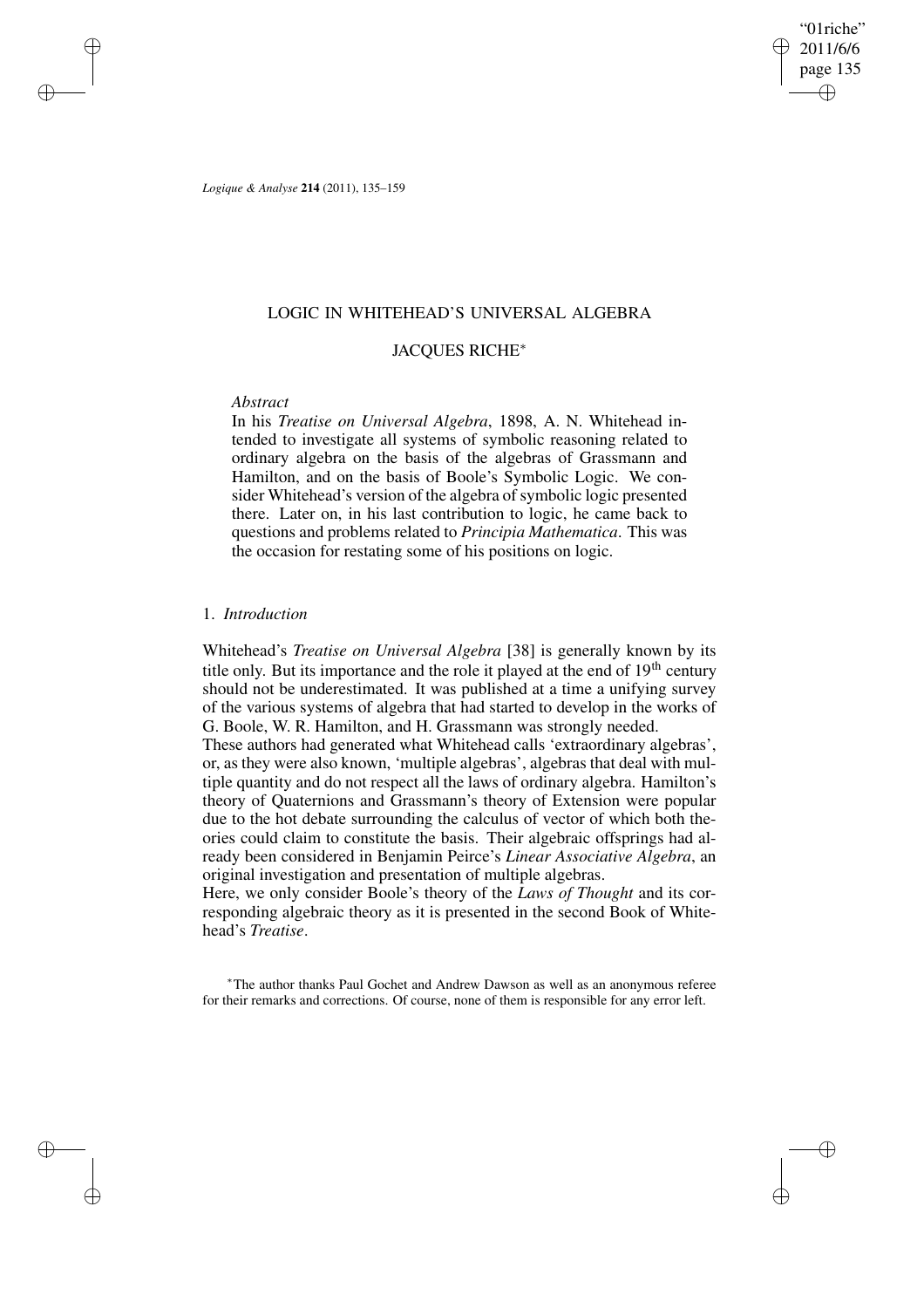✐

### 136 JACQUES RICHE

"*The Algebra of Symbolic logic, viewed as a distinct algebra, is due to Boole* [who] *does not seem in this work to fully realise that he had discovered a system of symbols distinct from that of ordinary algebra.*" [38] (115) Boole'stheory waslater investigated by Venn, Jevons, and C. S. Peirce. "*These investigations of Peirce form the most important contribution to the subject of Symbolic Logic since Boole's work.*", (115) in particular, Peirce's *Logic of Relatives*. Nevertheless these are not taken into account in the *Treatise*.

Following the remarks of C. I. Lewis [21] related to the difficulty of precisely defining the notions and domains of logistic, symbolic logic, algebra of logic, algebraic logic and calculus, we consider as subject matter of logic the principles of general reasoning represented in a symbolic language and developed deductively. Since this symbolic representation can be treated according to the laws of algebra, such treatment of logic, as in Boole's *Investigation*, has been called "algebra of symbolic logic" or "Boolean algebra". Until this later notion acquired its current specific signification with Tarski in the 1930's, this sort of treatment could also be called "algebraic logic".

"*The name Boolean algebra (or Boolean "algebras") for the calculus originated by Boole, extended by Schröder, and perfected by Whitehead seems to have been first suggered by Sheffer in 1913.*" [15] (278) Indeed, although C. S. Peirce referred to the algebra of symbolic logic as 'Boolian algebra', it is only with Sheffer that Boole's and related systems will be called Boolean algebra(s). Still, Boole's algebra is not exactly what we understand today under the name Boolean algebra which mainly concerns the underlying algebraic structure rather than the Boolean logic. [13] We will see that the underlying algebraic structure of Boole's system had already been clearly observed by Whitehead soon after publication of his *Treatise*.

We start with Whitehead's last contribution to logic, an article in which he reasserts and makes clear some of his positions on logic. [44] In particular, his formalist and structuralist positions which are deeply rooted in his *Treatise* and in the algebra of late 19<sup>th</sup> century, positions which are also in agreement with the axiomatic investigations of Boolean algebras, and with the developments of algebraic logic and of universal algebra of the time.

## 2. *The business of logic: Propositions and Classes*

According to G. Boole, "*the business of Logic is with the relations of classes, and with the modes in which the mind contemplates those relations.*" [7] (184)

These 'relations of classes' were primarily discussed early last century in the context of the theory of "aggregates" or sets, and in relation to classes and to numbers defined extensionally and intensionally by Frege and by Russell;

✐

✐

✐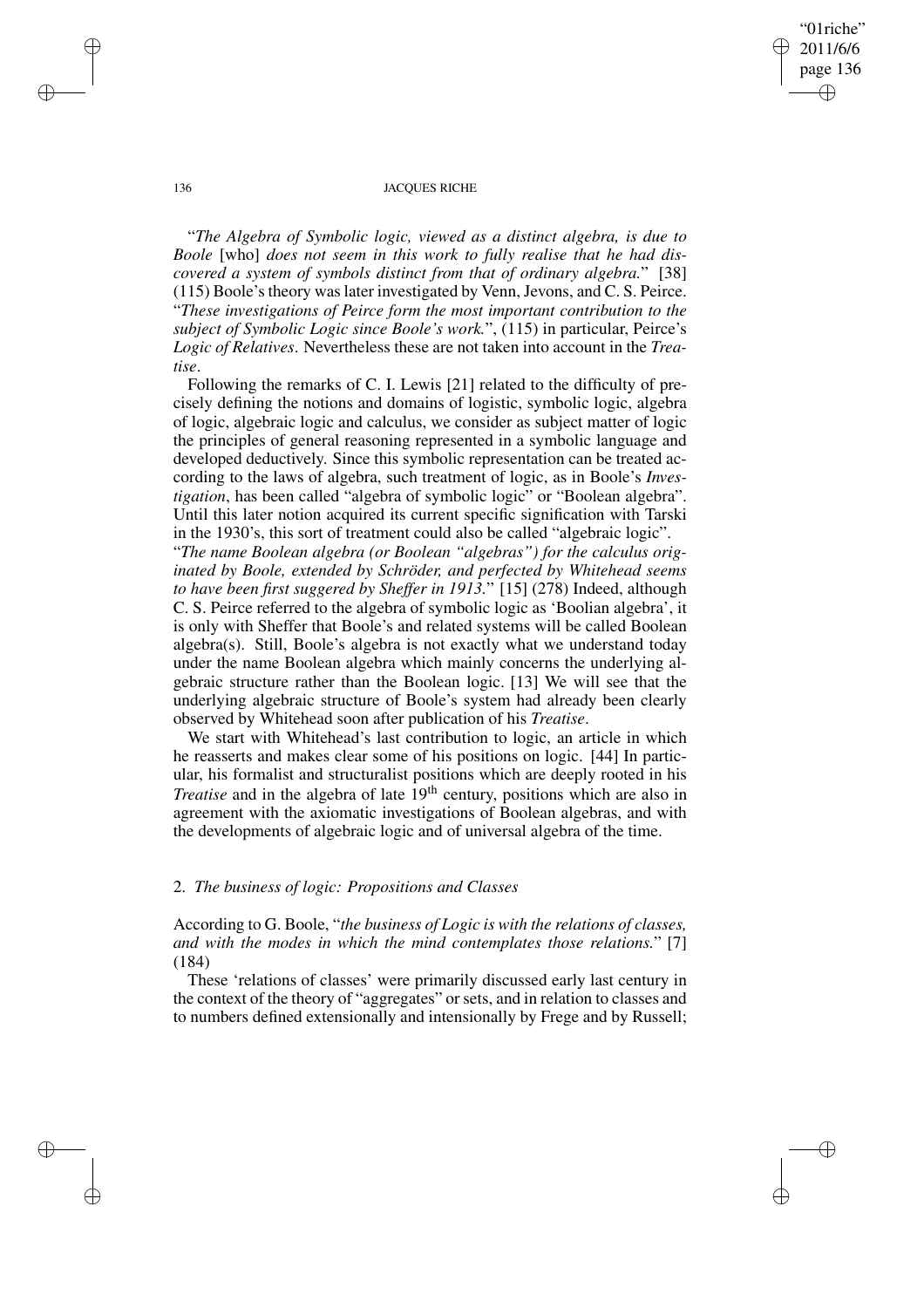✐

✐

✐

for example, in the later's *Principles of Mathematics* [33] and in Whitehead's and Russell's *Principia Mathematica*. [43]

To some extent, two perspectives were then in opposition: that of mathematicians and that of philosophers. In *Principia*, this appears in the opposition of the calculus of propositions and the calculus of classes inherited from Boolean algebra and Boolean logic.

Much later, in his last substantial contribution to logic, Whitehead, the mathematician, will come back to these questions in order to clarify his own positions and to answer a few critiques addressed to *Principia*. He thus defined a class as follows: "*A class is a composite entity arising from the togetherness of many things in symmetrical connection with each other* [...] *A class is a class if its members are "together", it arises from that composition and any member is as good as any other with respect to membership."* [44] (282)

There are various ways of 'being together', that is, various ways of building classes, and this makes '*togetherness*' an ambiguous notion. The extensionalist Whitehead notes that the particular mode of '*togetherness*' is already an intension that infects the composite entity. Therefore, in mathematics or in logic, logical '*togetherness*' must be logically defined in order to obtain a purely extensional composite entity.

There are also various logical ways of defining classes. Here is how Whitehead builds his extensional classes: "Ec ! x" is selected as primary proposition about some object  $x$ . It is a true proposition whose subject is indicated by " $x$ " and it reads as "that unique individual object  $x$ ". Then, a mode of *togetherness* is selected; here, as in the *Principia*, it is the primitive idea "p ∨ q", i.e., *p or q*, where "∨" puts propositions together. And since Whitehead analyzes complex propositions only in terms of constitutive subordinate propositions in that same mode of *togetherness*, "∨" is replaced by "∪" as symbol of '*togetherness*' if constitutive propositions like " $(p \cdot q)$ " i.e., *p* and *q*, have to be accommodated.

This restriction, Whitehead insists, shows that it is structure and not truth value that matters and that these structural relations apply to classes defined as special cases of propositions: assuming that the '*togetherness*' of two members of a class, "x" and "y", is defined in terms of '*togetherness*' of the propositions "Ec! $x$ " and "Ec! $y$ " and that it is expressed with the symbol "∪", then "Ec! $x \cup Ec!y$ " is the class with members "x" and "y". This is thus a sort of proposition whose structure alone and not the truth value matters. With a symbol "=" for equivalence of class membership and another symbol "≡" for truth value equivalence, a class is defined as a true proposition which can be reduced by equivalence transformations to a form like  $Ec!x \cup Ec!y \cup Ec!z...$ "

"01riche" 2011/6/6 page 137

✐

✐

✐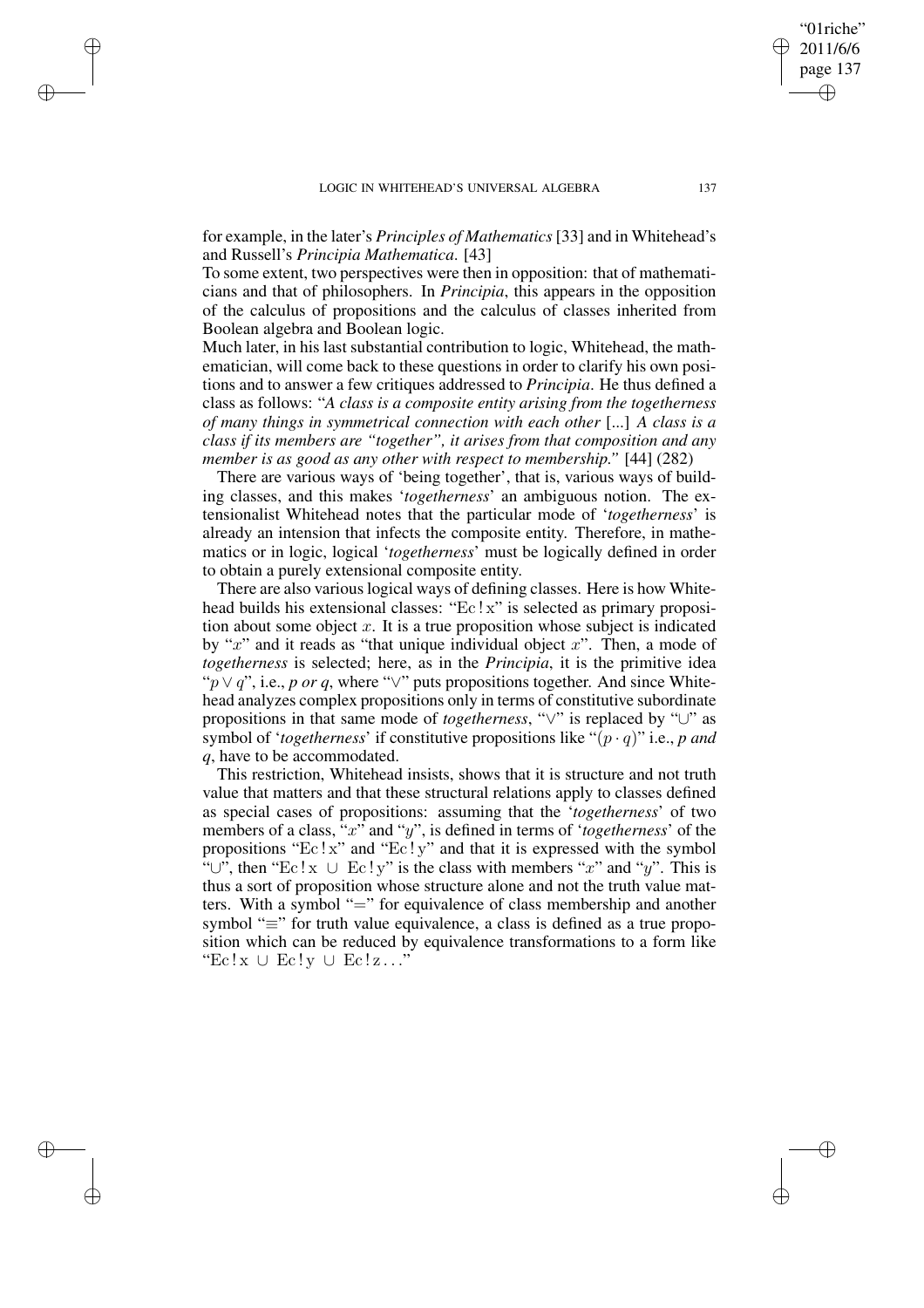# "01riche" 2011/6/6 page 138 ✐ ✐

✐

✐

#### 138 JACQUES RICHE

Adding appropriate definitions and postulates in elaborating his theory of classes, Whitehead displays a system essentially equivalent to a Boolean formulation of the system of Symbolic Logic of *Principia Mathematica*. Continuing, he reconsiders several aspects of this work, clarifying and introducing various corrections with respect to the notions of numbers, relations, arithmetical operations and derived numbers.

The larger logical and mathematical context is studied in much details in I. Grattan-Guinness [12] while the full Whiteheadian context is found in V. Lowe [22].

# 3. *The Scope of Logic: the Mingling of Forms*

These considerations of Whitehead correspond to "*a conception of the scope of Logic which was obscured by the dominant Aristotelian theory. The concept was adumbrated by Plato, ...* [who] *points out the importance of a science of the mingling of forms. This doctrine of the study of logical structures and of structures of structures, has been introduced into contemporary Logic by Prof. H. M. Sheffer. Mathematics (as currently understood) and the doctrine of classes form one preliminary division of it. In an enlarged sense of the term the whole topic may be termed 'mathematics'.* " [44] (294–295)

This study of logical structures amounts to the study of logical forms and their composition from subordinate forms; the general study of structures concerns the articulation of these logical forms and their inter-relations by means of inference rules.

Here, Whitehead sees the logical theory as "*the general study of structures which are definable by the use of the apparatus of notions which lie within its scope* [...] *classes, relations, number-systems*". And in this study, "*the notion of truth-value remains in the background.*" [44] (296–297)

Whitehead attributes to Sheffer alone the introduction of this study of structures in logic. There may be two reasons to this. In *Principia Mathematica*, Whitehead and Russell had introduced a logical theory in which elementary propositions were combined by means of two connectives, more precisely, two primitive propositional functions, negation and disjunction. In the introduction to the second edition in 1925, Russell remarks that the introduction by Sheffer [35] of a unique connective which replaces all the other connectives, the Sheffer stroke or 'incompatibility' defined as the negation of the logical conjunction ('*not both*'), had been "*The most definite improvement from work in mathematical logic*" [43] (xiii) since the first edition.

Earlier, in "*A Boolian algebra with one constant*", circa 1880, C. S. Peirce had anticipated Sheffer, and in 1902, in "*The simplest mathematics*", this idea reappears with the unique connective, the Peirce arrow ↓ ('*neither ... nor*'), the negation of the logical disjunction. Of course, this connective has

✐

✐

✐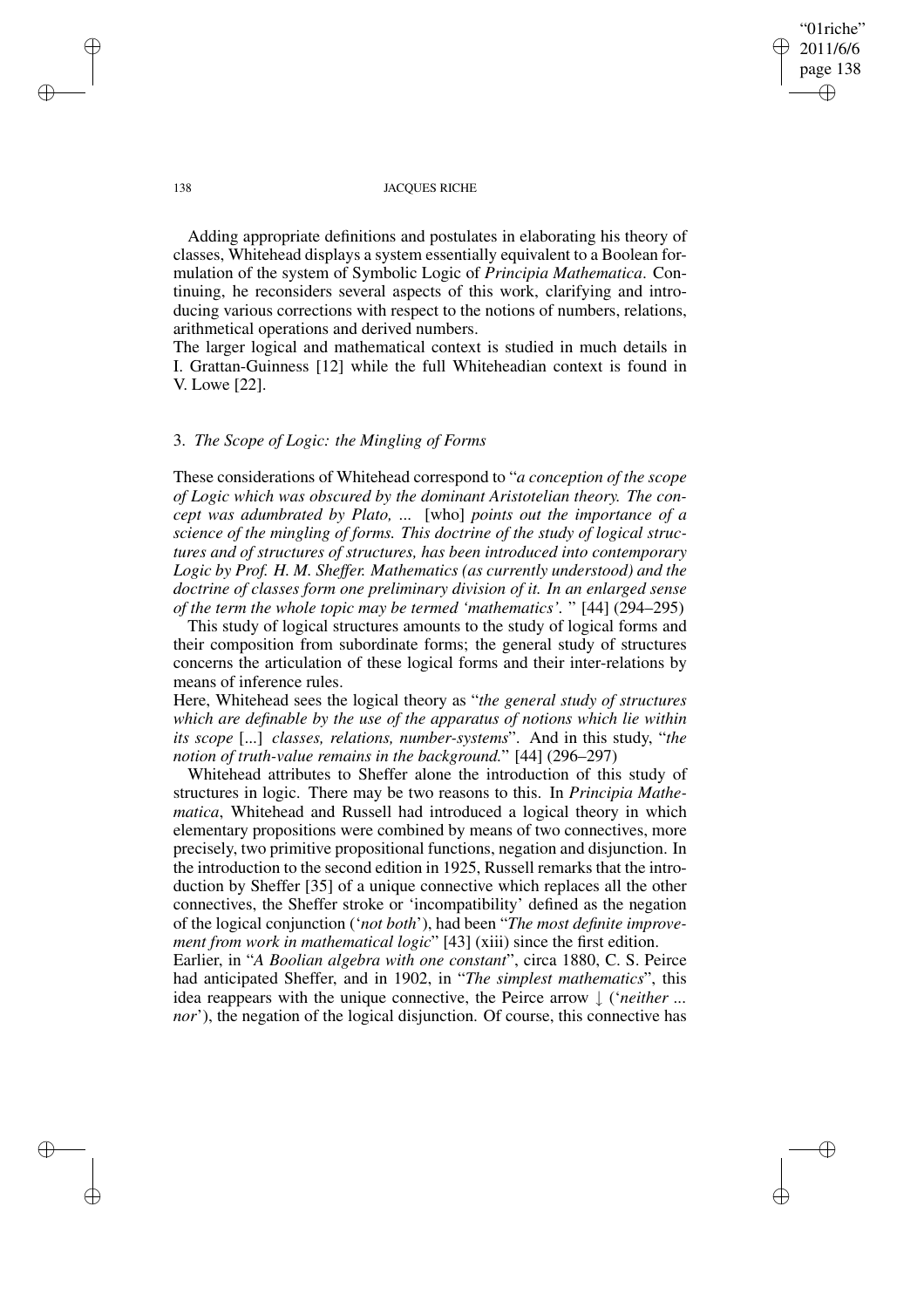the same structural effect as the Sheffer stroke.

✐

✐

✐

✐

These works of C. S. Peirce were unpublished at the time of *Principia* and although Whitehead may have heard of them since they appeared shortly before his [44], he does not mention them.

But there is more than a new single connective behind Whitehead's attribution to Sheffer. Continuing his introduction, Russell mentioned that "*a new and very powerful method in mathematical logic has been invented by Dr. H. M. Sheffer.*" [43] (xv), but it was too late to take advantage of it because it would require a complete rewriting of the work, a task that is recommended to Sheffer himself! Indeed, although some of Sheffer's ideas had been circulated in a mimeographed paper, "*The General Theory of Notational Relativity*", 1921, hardly anything on his new method had been published.

Continuing with logical structures and logical forms, Whitehead recalls that in *Principia Mathematica*, logic amounts to the study of propositional forms like  $a \vee b$  and  $a \cdot b$  whose arguments are propositions, and to the investigation of the mingling of these forms. The propositions that appear in these forms are true or not depending on the value of their variables and on the characteristics of the form they exemplify. He thus distinguishes three characteristics that he calls "*validation-values*" (295): the propositional forms may be validating or invalidating, that is, *in virtue of their form*, any proposition that illustrates these forms is true or it is false. Or the propositional forms can be neutral, that is, the propositions that exemplify them can be true or false depending on their content. For example, a formula of propositional logic like " $a \cdot b \supset a$ " is validating, " $a \cdot \sim a$ " is not, and " $a \cdot b$ " is neutral. The propositions of algebra share the same *validation-values*.

Whitehead remarks that the authors of the first edition of *Principia Mathematica* had not noticed this interpretation of what he calls 'real variables', while in the second edition, their use, and thus the 'validation-values', was prevented by the introduction of universal quantifiers. A consequence is that without validation-values, logical inference lost its justification. Indeed, as Whitehead shows, a proposition like " $(\forall a)(\forall b)(a \cdot b) \supset b$ " is no longer treated differently from any other proposition like " $(\forall x)$ , x is three months from Christmas  $\supset x$  is September 25", which happens to be true. But it is not true in virtue of its form because the valuation-value of its logical form,  $\phi x \supset \psi x$ , as any other simple forms, is neutral. And "*It requires a 'mingling' of forms to produce validating, or invalidating, forms.*" (296)

Since logical analysis consists in the decomposition of propositions into subordinate constitutive propositional forms like  $a \vee b$  and  $a \cdot b$  whose validationvalue is neutral, Whitehead calls the 'general question of implication' the question of knowing whether some validation-values of some of these constitutive propositional forms determine the validation-values of the other forms. "*Thus implication is primarily a relationship between propositional forms.*" (296) and the classical syllogism is an example of this relationship. We will

"01riche" 2011/6/6 page 139

✐

✐

✐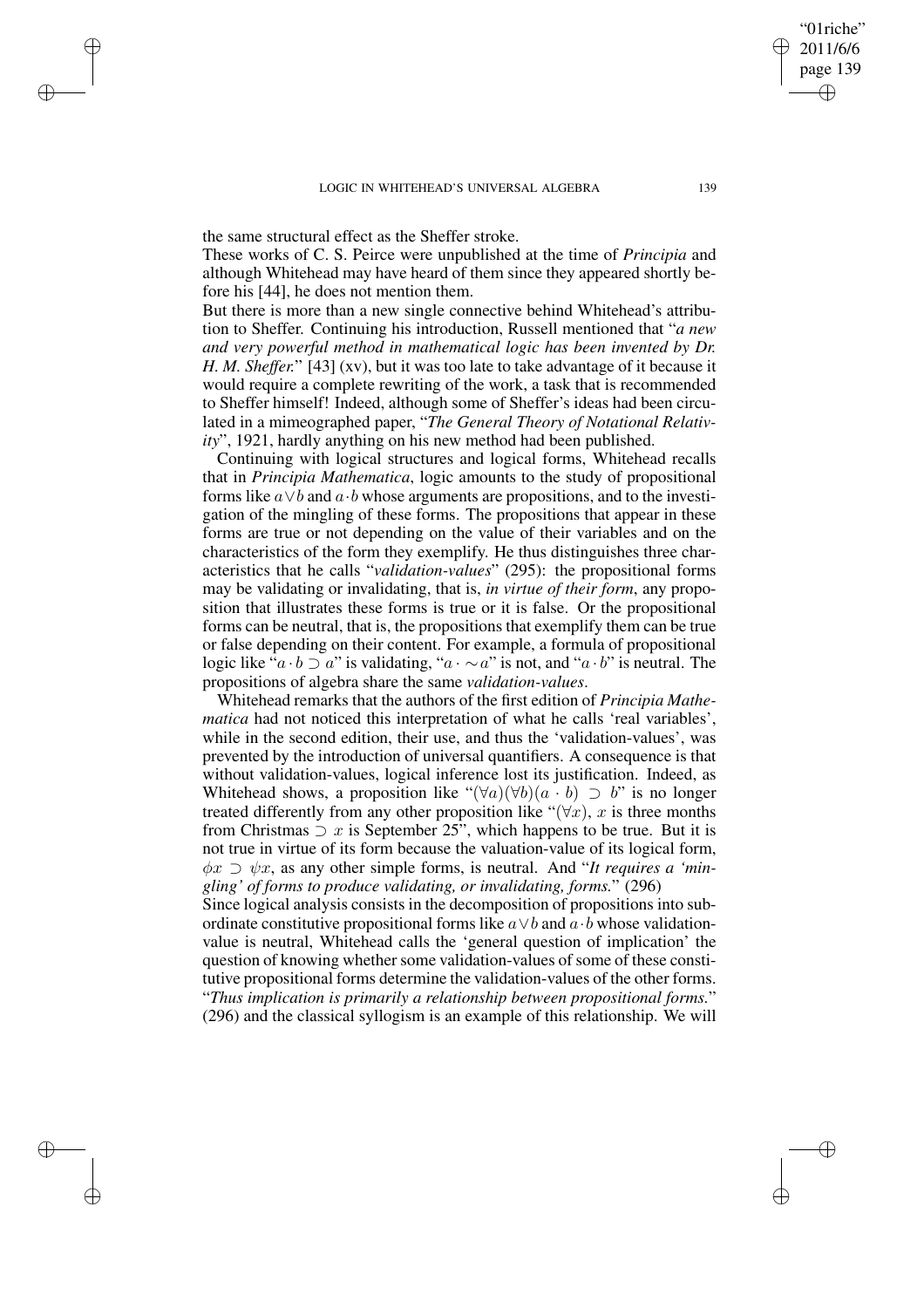✐

#### 140 JACOUES RICHE

come back to the theory of syllogisms in considering Whitehead's algebra of symbolic logic as it is presented in his *Treatise*.

We have focused on the structural aspects emphasized by Whitehead in this article. Before turning to the context in which this article was produced, we may remark that in this paper, Whitehead's main goal was to found the notion of class on a purely logical basis that could be used in defining the mathematical notions. Indeed, *Principia Mathematica* had not solved all difficulties, in particular that of constructing arithmetics on such a logical basis. In relation to these difficulties, Whitehead mentions that his former Ph.D. student W. V. O. Quine had proposed another approach to the study of structure that would appear as his [31]. In his Forword to the book, Whitehead writes that it is "*A landmark in the history of the subject*" (ix). It originated in a research program which started with Carnap's *Logical Syntax of Language*. It will later give rise, in 1937, to the *New Foundations*, Quine's revision of the type theory of *Principia Mathematica* and his most important contribution to set theory.

# 4. *Logic and Universal Algebra at Harvard*

In a historical overview of the mathematics at Harvard, Garrett Birkhoff [5] describes in details the intellectual context in which Whitehead wrote the remarks exposed in the preceding paragraphs. Today's field of "*Universal Algebra*" originates in Birkhoff's work [3] who borrowed the name from the title of A. N. Whitehead's *Treatise*. If Birkhoff presented his work on lattices under that name, it is because the title of Whitehead seemed appropriate to him. Indeed, it was concerned with the logic of the symbolic method, and Birkhoff saw in symbol manipulation the essence of algebra. [3] [4] Related aspects of this history of universal algebra can be found in [32].

Earlier, while at Johns Hopkins, C. S. Peirce had based Boolean algebra on the concept of partial order or containment. This had influenced E. Schröder's work which, in turn, influenced Dedekind and his notion of lattice that Birkhoff rediscovered in the early thirties.

Peirce's interests in logic also influenced E. V. Huntington who had studied in Germany and who worked on systems of postulates for various mathematical structures, including what would be soon today's Boolean algebra. His early work clearly anticipated the modern notions of relational structure and algebraic structure.

✐

✐

✐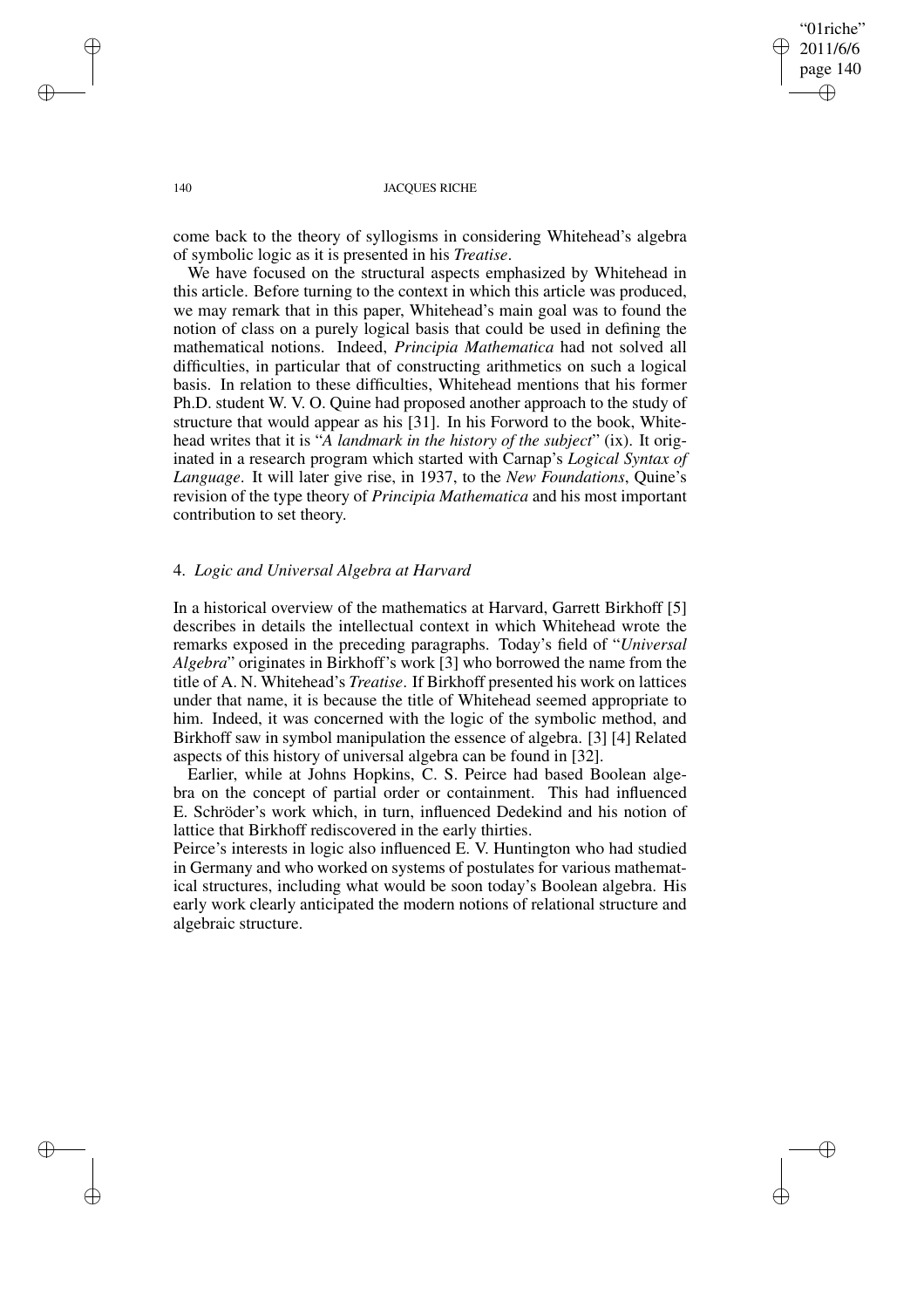# 4.1. *Axioms and postulates*

✐

✐

✐

✐

The Euclidean axiomatic method often presented as a model of formal rigor had already been introduced into Logic at the end of the 17<sup>th</sup> century. Although the axioms of elementary geometry subjected to scrutiny had given rise to non-Euclidean geometries and shaken the foundations of geometry, Hilbert's investigations did consider the axiomatic method as a way out of the foundational crisis in mathematics.

Before him, Peano [24] already relied on this method to provide an early axiomatization of arithmetics. In Peano's work, the influence of H. Grassmann as well as that of Dedekind who followed Frege to reduce arithmetics to logic were not negligible.

C. S. Peirce was also influential through his various articles on the algebra of logic [27], [29], [30], in which he develops algebraically the deductive apparatus of logic. He sees the main problem of logic as that of producing a method for the discovery of methods in mathematics. "*The algebra of logic should be self-developed, and arithmetic should spring out of logic instead of reverting to it.*" [29] (186) In his [28], he thus sketches his arithmetics founded on the natural order of the integers and the operations  $+$ and '−', with the aim of showing that elementary arithmetic propositions are "*strictly syllogistic consequences from a few primary propositions.*" (85) As remarked by a reviewer, the axiomatic system presented there has been proved equivalent to both Peano's and Dedekind's systems in [36].

Around the turn of the century, in American mathematics, E. H. Moore defended the axiomatic method under the name "*postulational method*". [23] Moore had studied under Weierstrass in Berlin and his method originates in the works of Peano and Hilbert on the foundation of Geometry. Moore emphasized the notion of process in mathematics and considered his work as an application of Boole's conceptions, as well as of logical analysis based on Peano's formalism and on Cantor's theory of classes, to the theory of continuous functions.

At the time of Moore's writings, various sets of independent properties or postulates for various mathematical theories like groups, fields, and geometry had already been found. Moore demanded not only to provide their existential theories, that is, an interpretation of their postulates, but also to determine sets of completely independent fundamental properties or postulates of these theories.

Although Moore's method did not attract much interest from mathematicians and was mainly developed in his "Chicago School of Mathematics", it influenced several of his pupils who would be prominent later on.

Indeed, Huntington who had also been influenced by C. S. Peirce was one of early proponents of the method. [14] Later on, in the 1930s, he inspired the new generation of algebraists — the generation of Garrett Birkhoff —

"01riche" 2011/6/6 page 141

✐

✐

✐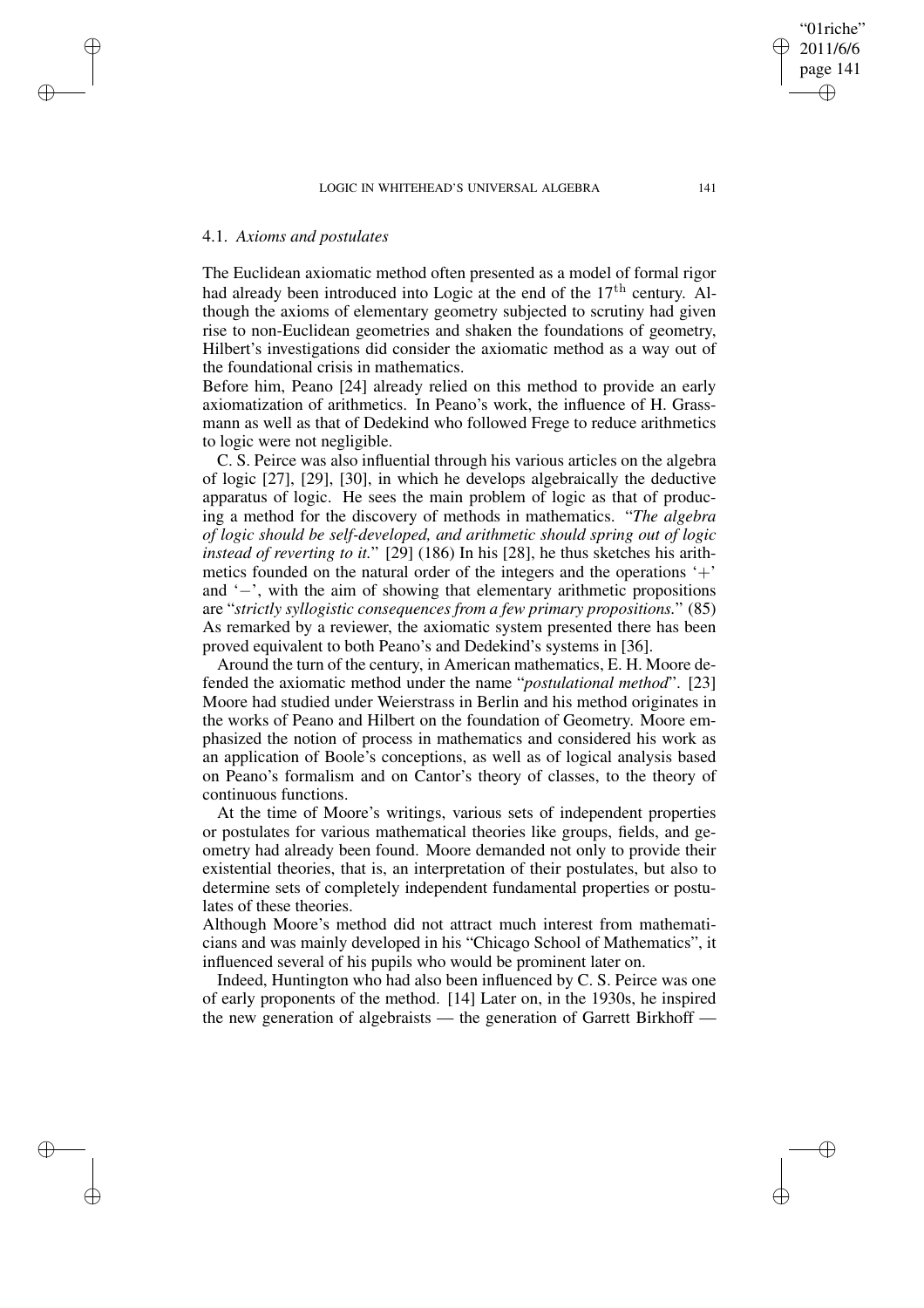✐

#### 142 JACOUES RICHE

who took a renewed interest in the postulational method. Thus, Huntington [16] tried to encourage "*further work in the direction of a definitive set of postulates for the theory of deduction.*" (92), a problem that he found mathematically as justified as that of finding postulates for Boolean algebra. In [15], he observed that more than 30 systems of postulates had been proposed for Boolean algebra. Then, for comparison with that of *Principia Mathematica*, he put forward a new system of postulates that fulfills Moore's requirements. Diamond's set of postulates [11] is another example of such a system. There, calling Huntington's original system of postulates for the algebra of logic [14] the "*Whitehead-Huntington set of postulates for the Boole-Schröder algebra of logic.*", (940) he reminded that A. N. Whitehead was probably the first to exhibit these postulates and he followed Bernstein's earlier opinion: "*Of the various sets of postulates that have been given for Boolean logic the most elegant and natural is the set of Huntington's based on Whitehead's 'formal laws'.*" [1] (458) Huntington will advertise again the method of postulates in [18], a presentation based on his earlier [14]. In order to support his claims in favor of the postulational method in logic and in mathematics, he starts with the comparison of two concrete and intuitive systems, one geometrical, the other propositional, and he shows how to build an abstract system which encompasses the main features of both. As we will see now, this abstract system happens to be a Boolean algebra, an algebra originally devised to investigate problems in the logic of classes and propositions.

# 4.2. *The algebra and the logic*

Let thus  $A, B, C, \ldots$  be *regions* in a square; let  $A'$  be the region outside region A and call it its complement. Let AB be the region common to A and to B. Then, looking at the initial square, it is easy to see that

- 1: If A and B are regions, AB is a region.
- 2: If A is a region,  $\overrightarrow{A}$  is a region.
- 3:  $AB = BA$
- 4:  $(AB)C = A(BC)$
- 5:  $(A'B)'(A'B')' = A$
- 6: If Z is the *null* region,  $ZA = Z$
- 7: If U is the *whole* square,  $AU = A$
- 8: If  $AB = A$  then A is in B and inversely.
- 9: etc...

Now, let P, Q, R, . . . be *propositions* or *statements* assumed to be true. Let PQ be the joint proposition "P and Q" asserting that P and Q are true and let  $P'$  be the contradictory of proposition P, asserting that P is false. Then, as in the preceding geometrical case, one can see that

✐

✐

✐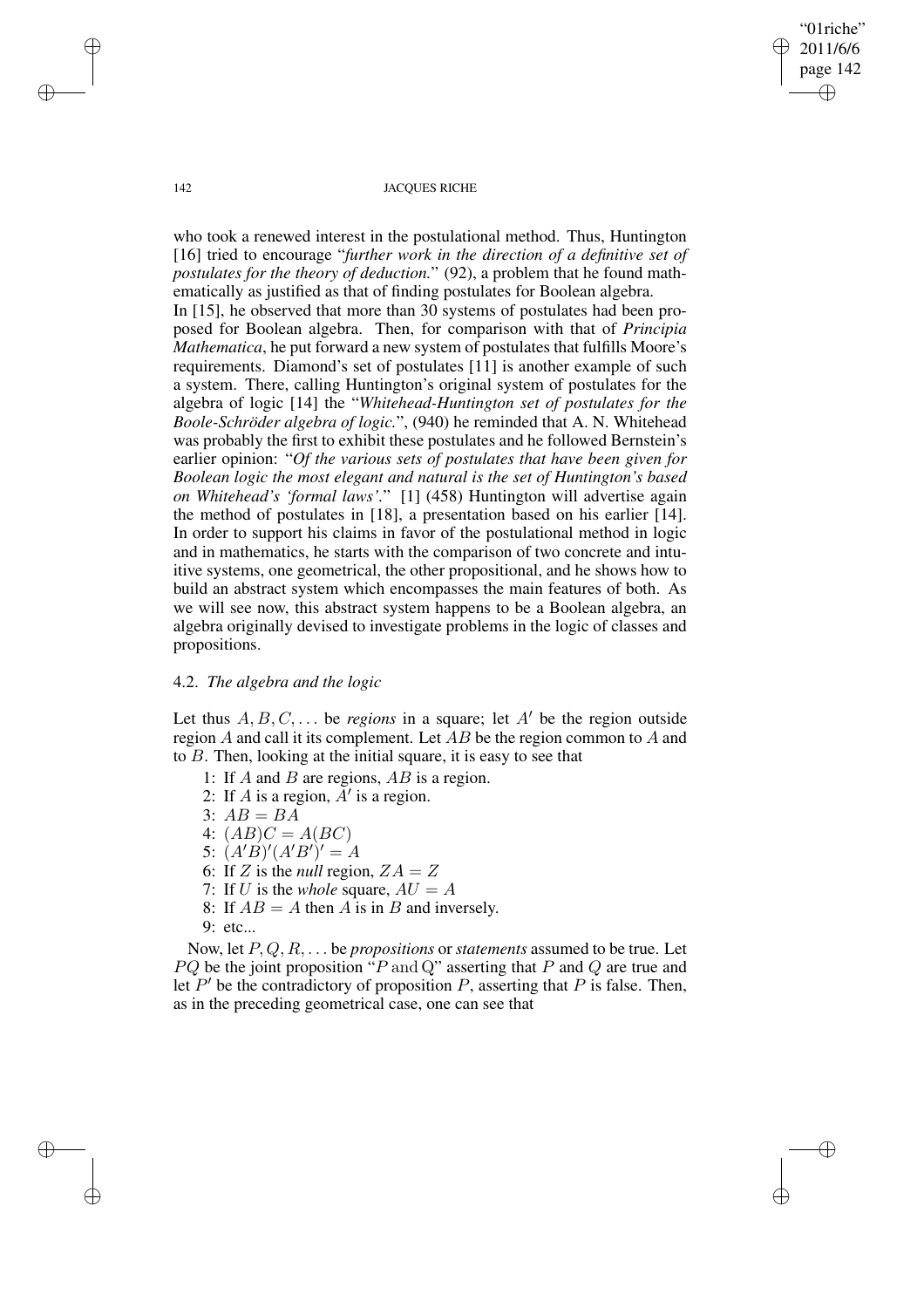- 1: If  $P$  and  $Q$  are propositions,  $PQ$  is a proposition.
- 2: If P is a proposition,  $P'$  is a proposition.
- 3:  $PQ = QP$

✐

✐

✐

- 4:  $(PQ)R = P(QR)$
- 5:  $(P'Q)'(P'Q')' = P$
- 6: If Z is the contradiction  $PP'$ ,  $ZP = Z$
- 7: If U is any necessarily true proposition,  $PU = P$
- 8: If  $PO = P$  then P implies Q and inversely.
- 9: etc...

From these intuitive symbolic representations of concrete situations, an abstract (algebraic and logical) system is easily constructed. First, replace the notion of region by that of class  $(K)$ ; then, give some relation that tells when members of the class represented by some symbols  $(a, b, c, \ldots)$  are equivalent or not; next, give some operations  $(+, \cdot, ...)$  on those symbols that allow to associate them in certain ways. The conditions imposed on the symbols are now the postulates or the axioms. And these have to respect some conditions of consistency and independence. (Rather than the symbol "·", we use concatenation.)

The following set of postulates, the *Whitehead-Huntington postulates* of [11] and [14] is then easy to understand:

- 0: There is an *a* and there is a *b* in K s.t.  $a \neq b$
- 1a:  $a + b$  is in K if a, b are in K
- 1b: *ab* is in  $K$  if  $a, b$  are in  $K$
- 2a: For all a in K, there is a Z such that  $a + Z = a$
- 2b: For all a in K, there is a U such that  $aU = a$
- 3a:  $a + b = b + a$  whenever a, b,  $a + b$  and  $b + a$  are in K
- 3b:  $ab = ba$  whenever a, b, ab and ba are in K
- 4a:  $a + bc = (a + b)(a + c)$  whenever a, b, c, bc,  $a + b$ ,  $a + c$ , etc. are in K
- 4b:  $a(b + c) = ab + ac$  whenever a, b, c, b + c, ab, ac, etc. are in K
	- 5: If U and Z exist and are unique, there are a, a' s.t.  $a + a' = U$  and  $aa' = Z$

We will see that in his *Treatise* [38], in the second Book devoted to the algebra of logic, Whitehead gave an essentially similar set of postulates, as well as a similar intuitive interpretation. First, he gave a set of postulates or formal laws that adds to the preceding set the following postulates (the numbering continues that of the intuitive postulates):

8a:  $a + a = a$  (idempotence) 8b:  $aa = a$  (idem) 10a:  $a + (ab) = a$  (absorption) 13a:  $(a + b) + c = a + (b + c)$  (associativity of addition) 13b:  $(ab)c = a(bc)$  (associativity of multiplication)

"01riche" 2011/6/6 page 143

✐

✐

✐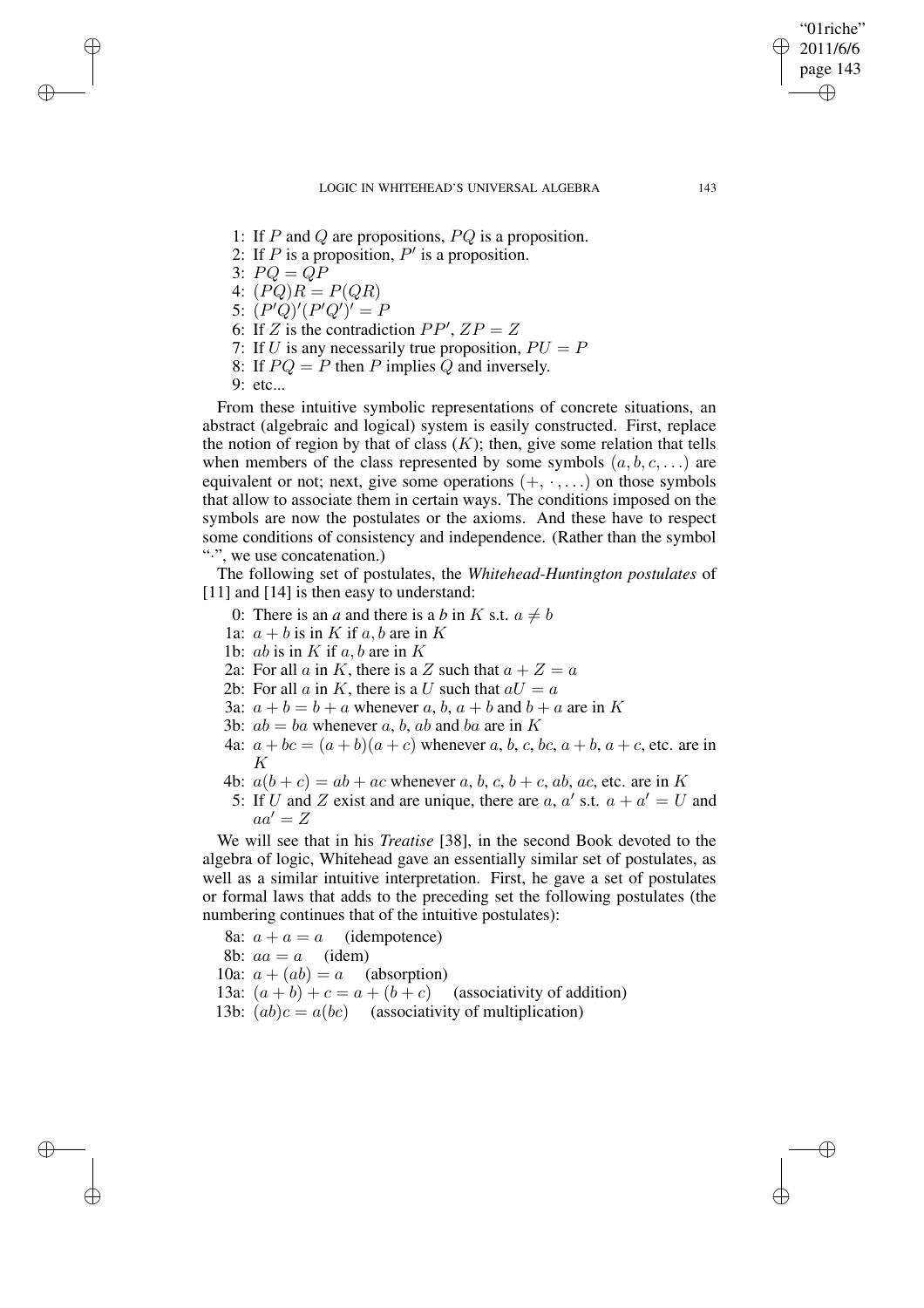✐

#### 144 JACOUES RICHE

Next, Whitehead proposed a second set of postulates that contains, in addition to [2ab], [3ab], [4ab], [10a] and [13ab], the following four:

- 9a:  $a + U = U$
- 9b:  $aZ = Z$
- 10b:  $a(a + b) = a$

11: if  $a' \in Z$ ,  $a + a' = U$  and  $aa' = Z$ 

 $Z$  and  $U$  stand for 'null' and 'universe' which can also be represented by Peano's  $\bigwedge$  and  $\bigvee$  or by Boole 0 and 1. Whitehead used 0 and i.

## 4.3. *Leftover Problems*

Following that original work of Whitehead and Huntington, various attempts at formalizing the postulates of Boolean algebra as well as those of logic were made by B. A. Bernstein, P. Henle, and several others, like Sheffer who was mentioned earlier. The goal was to obtain satisfactory sets of postulates for logic that also respect the conditions of independence and consistency, conditions already fulfilled in Huntington's [14].

For example, although Whitehead and Huntington had given their axiomatic or postulational foundation to the logic of classes, none had been given to the logic of propositions. This will be done by B. A. Bernstein in [2]. There, he remarks that Boole who had created "*the mathematical sciences now known as the logic of classes and the logic of propositions.*" (472) had developed these logics as theories of primary or concrete propositions (like "snow is white") and secondary or abstract propositions (like "it is true that snow is white"). These theories, *as improved by Peirce and Schröder, may be called, after Sheffer, Boolean algebras.*" (472) But, Bernstein continues in notes, Boole was wrong in stating that the formal laws of his primary propositions are identical to those of the secondary propositions. Schröder made another mistake in thinking that it sufficed to add to any set of postulates for the logic of classes a postulate saying that the logic consists of two elements (i.e., the logic of propositions being thus the algebra of truth-values) to obtain a set of independent postulates for the logic of propositions. And, even *Principia Mathematica* was defective with respect to the independence of the set of primitives of its theory of deduction. As we know today, failure in interpretation and in distinguishing the object language and the metalanguage can explain these problems.

C. S. Peirce had already been introduced to logicians by C. I. Lewis, [21] but the publication of his work had only started at the end of the 1920's. We have seen with G. Birkhoff, that the rediscovery of Peirce's work by the new generation of American algebraists in the early thirties also raised their interest in foundational issues related to logic.

✐

✐

✐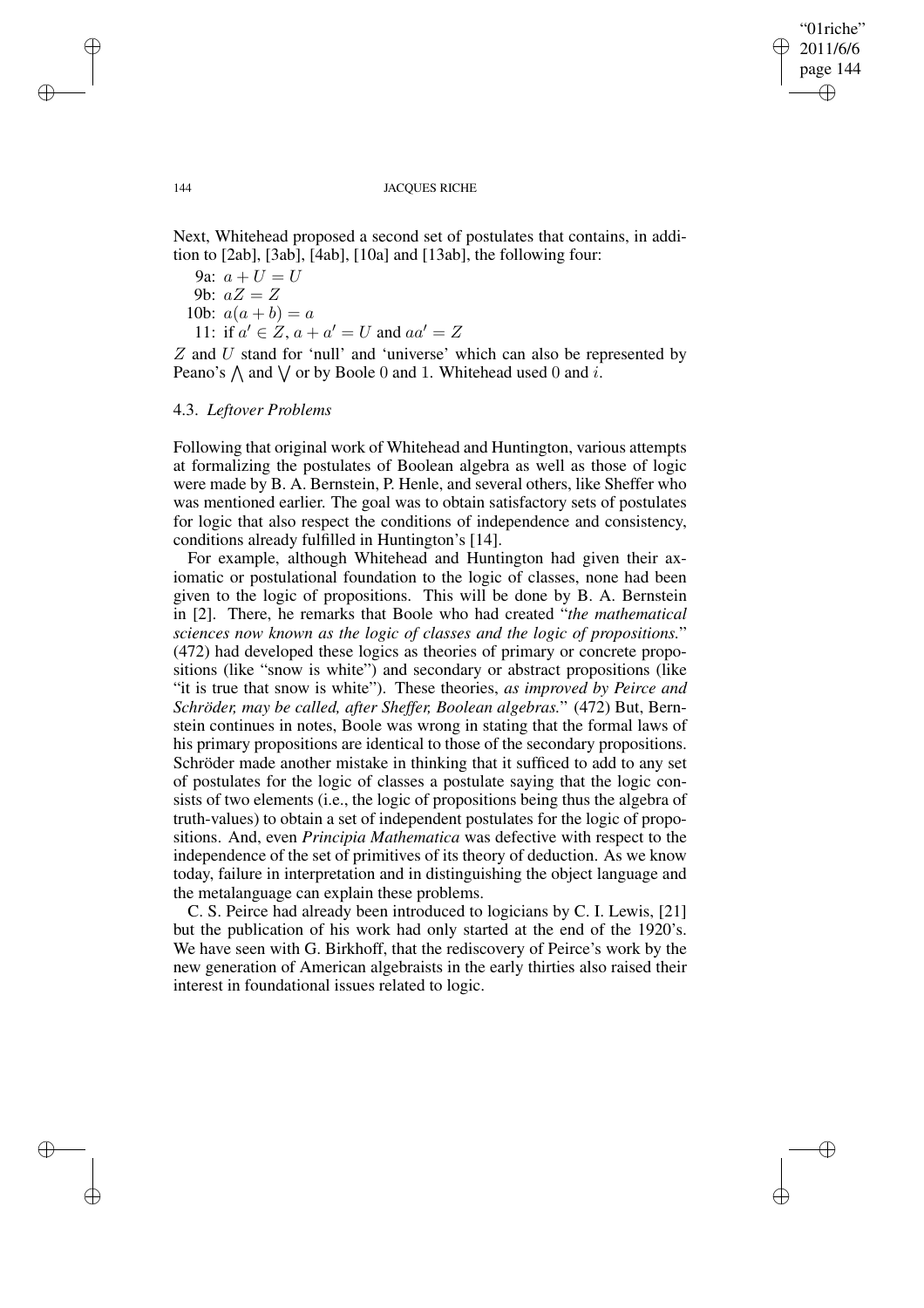For example, Huntington, again, will make use of the method of postulates to show the equivalence of the Hilbert-Bernays system with that of the *Principia*. [17] During this time, numerous results in universal algebra were coming out, all in a perspective that was definitely structural. At that time also, Whitehead had been a faculty member at Harvard, and it is in that context that he wrote his remarks. [44] But the story had started much earlier at Cambridge.

# 5. *Logic, Algebra and Universal Algebra at Cambridge*

Whitehead's *Treatise on Universal Algebra, with applications* [38] has played a role more important than generally thought. Before embarking with Russell on the joint enterprise of writing *Principia Mathematica*, the reference for logic of the next century, the *Treatise* can be seen as a last  $19<sup>th</sup>$  century attempt at the edification of the "mathesis universalis". And it certainly has its place in the history of logic and algebra.

# 5.1. *The Forefathers*

✐

✐

✐

✐

One way to consider universal algebra is to see it originating first in W. R. Hamilton's investigations of  $\sqrt{-1}$ , and in the consequences drawn from there, the hypercomplex numbers. [32] In particular, it first appeared and developed in the algebraic investigation of these numbers by J. J. Sylvester on the basis of Cayley's matrices, and in Whitehead's application of Grassmann' s algebra in his *Treatise*.

 $\sqrt{-1}$  also motivated the development of ordinary algebra in the works of Peacock, Gregory, De Morgan and Boole. Algebra, that had been considered as "universal arithmetic" since Newton's time, was transforming into symbolical algebra. For example, with A. De Morgan, algebra is the science of uninterpreted symbols and their laws of combination by the mechanical processes of a calculus. [10]

Shortly after Hamilton's *Quaternions* and Grassmann's *Ausdehnungslehre*, both published in 1844, G. Boole's *Mathematical Analysis of Symbolic Logic, being an Essay toward a Calculus of Deductive Reasoning* appeared. [6]

Boole is mainly known for his *Investigation of the Laws of Thought on which are Founded the Mathematical Theories of Logic and Probabilities*, [8] the complete exposition of his theory. But his earlier book, published the year that saw the publication of De Morgan's *Formal Logic: or, the Calculus of Inference, Necessary and Probable*, [10] is no less important. This book, the "*Mathematical Analysis*", will give rise to what will later be called Boolean algebra and — not forgetting Leibniz's contributions — it can be considered

"01riche" 2011/6/6 page 145

✐

✐

✐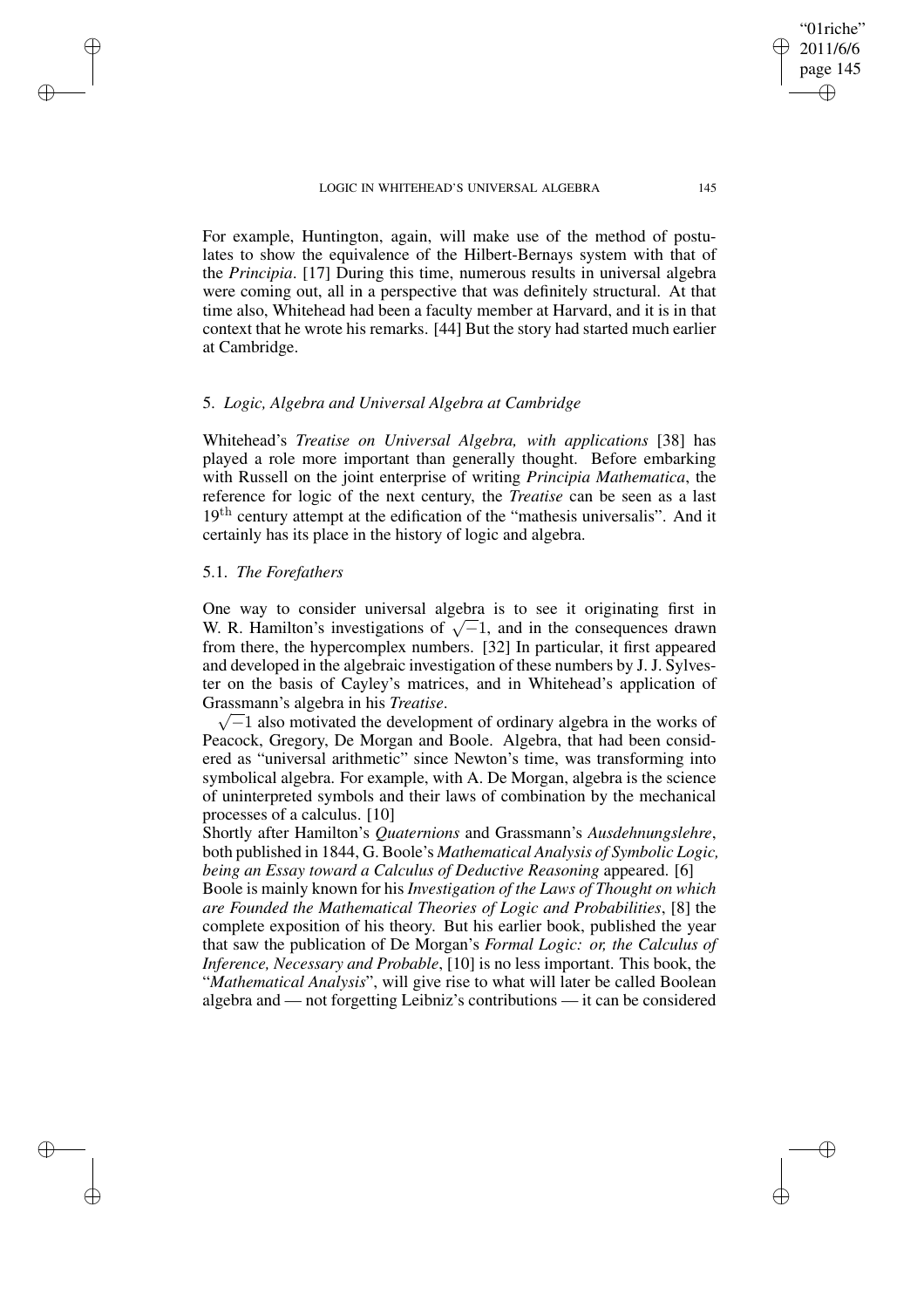✐

#### 146 JACOUES RICHE

as the beginning of modern algebra as well as of algebraic and mathematical logic.

From this point on, logic will be conceived of as a calculus whose object, the processes of thought, is submitted to mathematical operations on logical symbols. It is the difficult issue defended by Boole of the laws of logic being the laws of thought that attracted the attention and prompted a large debate. The aim of Boole in [6], [8], [9], was to use the symbolical method to investigate, in the logical calculus, the operations and laws of the mind by which reasoning is performed. This investigation would not only elucidate what thought is, the laws of thought corresponding to the laws of operating with logical symbols, but it would also give a foundation to logic. If there is a calculus of logic or if logic is developed under the form of a calculus, it is because there exists a formal analogy between the processes of logic and the operations of mathematics. Moreover, the processes of symbolical reasoning are independent of their interpretation and of the symbolic representation and use of symbols and belong to the relations of thought and language.

Boole applies the symbolical method to mathematics and discusses its value in [9]. He notes the importance of considering that the method makes visible the connexion of language with thought. Indeed, in this method, the operations are separated from their objects by a mental abstraction and "*are expressed by symbols in whose laws the laws of the operations themselves are represented.*" (381) Boole proceeds to show this on the example of applying this symbolic method to the operations involved in solving differential equations. The method reveals a formal analogy, or a similitude of relations, between the differential equations and the algebraic expressions subjected to various laws that determine their forms.

The laws of symbols are determined from the corresponding operations performed in thought. But, while the formal rules of two systems of symbols may agree, their interpretation may differ, or only one of them may represent real operations of thought. Nevertheless, Boole maintains that the processes of symbolical reasoning are independent of the conditions of their interpretation. And, this shows that the principle of symbolic representation and use of symbols, whether a priori or acquired by experience, is not a mathematical principle but "*claims a place among the* general *relations of Thought and Language.*" [9] (399)

## 5.2. *A. N. Whitehead's Universal Algebra*

Whitehead writes that his *Treatise of Universal Algebra*, is "*a thorough investigation of the various systems of Symbolic Reasoning allied to ordinary Algebra.*" [38] (v)

In the same way as Benjamin Peirce who had initiated the comparison of the symbolic structure of the algebraic systems in [25], Whitehead intends to

✐

✐

✐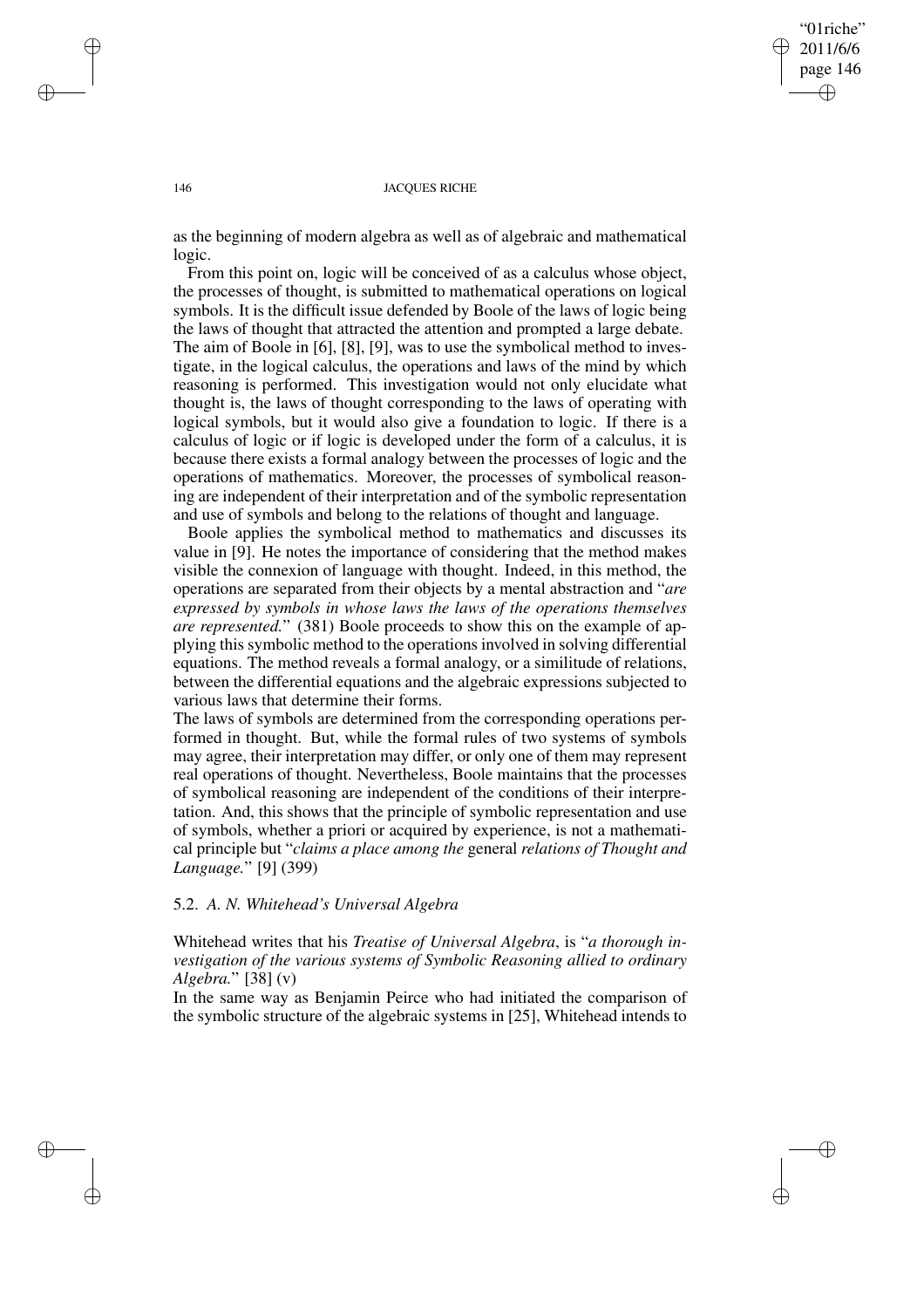study and to compare the systems of William Rowan Hamilton's Quaternions Theory, Hermann Grassmann's Calculus of Extension and George Boole's Symbolic Logic.

# 5.2.1. *Generalised algebra*

✐

✐

✐

✐

According to V. Lowe, *Generalised Algebra* was the title originally chosen for this *Treatise* but Whitehead eventually preferred to borrow a more appropriate title, *Universal Algebra*, from J. J. Sylvester. [22] (191)

Whitehead writes that his goal was to expose a generalized conception of space whose properties and operations would lead to a uniform method of interpretation of the various algebras that would thus appear "*as systems of symbolism, and also as engines for the investigation of the possibilities of thought and reasoning connected with the abstract general idea of space.*" [38] (v)

Volume one of the *Treatise* is divided into seven Books. The first book which relies heavily on Grassmann's ideas exposes the principles of algebraic symbolism, the nature of a calculus, the manifolds, and the principles of universal algebra. The second Book is devoted to the algebra of symbolic logic, and the rest of the volume is concerned exclusively with the study and applications of Grassmann's Calculus.

The collaboration with B. Russell imposed to postpone the edition of the second volume. It was eventually planned as Volume IV of the *Principia Mathematica*, but it never appeared. [22]

This volume should have contained the comparison of Hamilton's theory of Quaternions with Benjamin Peirce's *Linear Associative Algebra* of 1870, later published with notes and additions by his son, Charles Saunders. [26] It is important to notice, a referee remarked, that Benjamin's work is exclusively an algebra, whereas under Charles' notes and appendix, it is shown how to classify algebras in terms of the logic of relations. That is, on the basis of his father's work [25], Charles [28] demonstrated that linear and multilinear algebras could all be reduced to interpretations of the logic of relations.

Whitehead considered ordinary algebra of his time as a "*set of propositions, inter-related by deductive reasoning, and based upon conventional definitions which are generalizations of fundamental conceptions."* [38] (viii) In introducing his new field of universal algebra, he knew that it could be considered as uninteresting and useless as investigation tool in the same way as symbolic logic had appeared to logicians, a simple branch of mathematics, and conversely. Nevertheless, he wanted to show that it is a branch of Mathematics as serious as any other because, according to him, and repeating Benjamin Peirce first sentence of [25], "*Mathematics in its widest*

"01riche" 2011/6/6 page 147

✐

✐

✐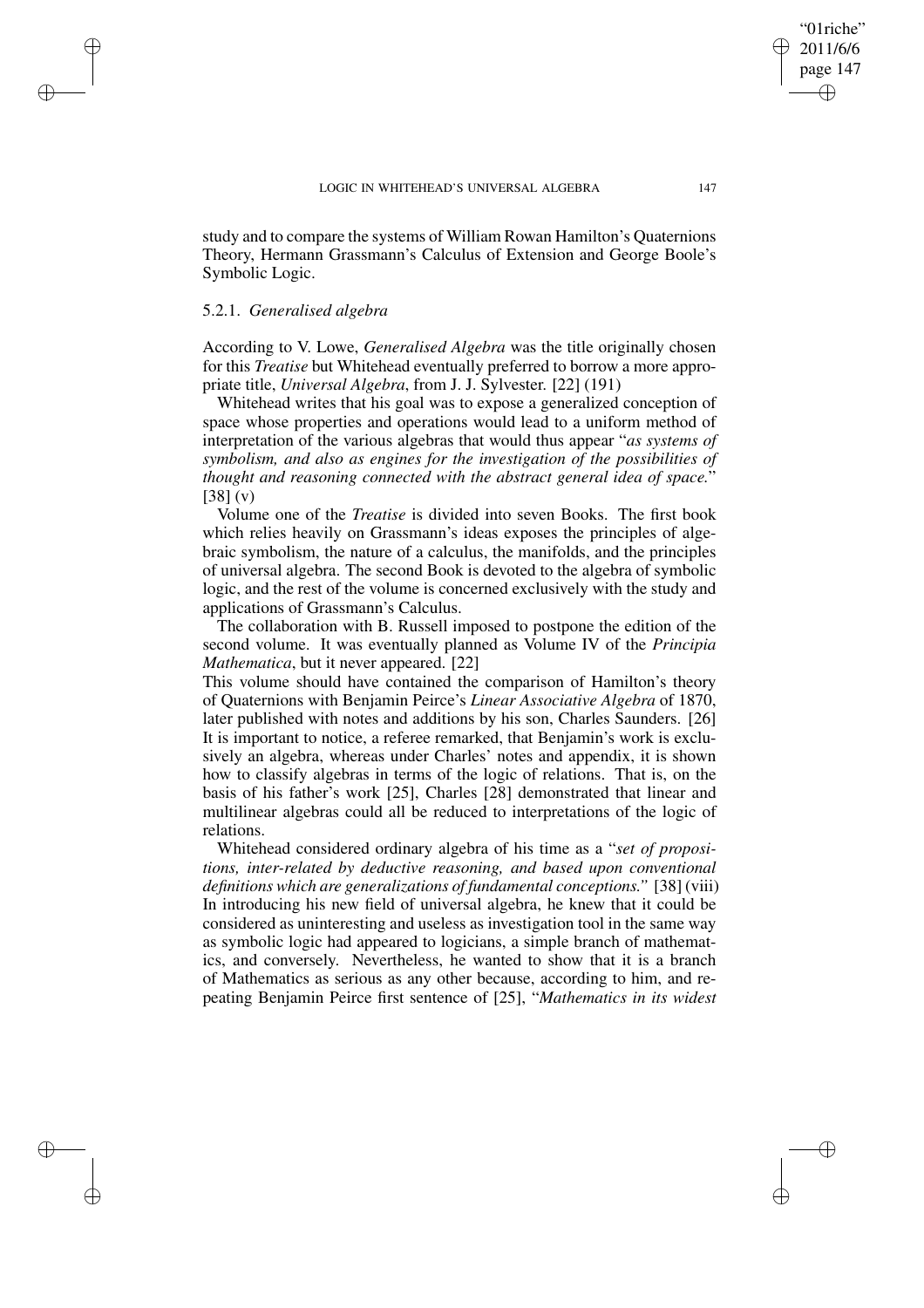✐

#### 148 **JACQUES RICHE**

# *signification is the development of all types of formal, necessary, deductive reasoning.*" (vi)

Mathematics is formal because the meaning of its propositions is not taken into account. It is necessary because "*the business of mathematics is simply to follow the rule.*" (vi) And the reasoning is deductive because it is based on definitions that have only to be consistent and complete. Definitions in mathematics are existential or conventional. They refer to existing things in the world or they are obtained by abstraction from a set of interrelated things.

Traditionally, the object of mathematics had always been number, quantity, and ordinary space; but the discovery of complex numbers — defined conventionally — and the introduction of complex quantities in ordinary algebra extended the ordinary quantities to generalized entities. This implied, not only the development of new algebras, but also the creation of a new science that "*has relations to almost every event, phenomenal or intellectual which can occur.*" Indeed, Whitehead dreamed of mathematics constructing a calculus adapted to reasoning with respect to each domain of thought or external experience. This new extended ordinary algebra was a first step, and it concerns universal algebra provided that "*the newly invented algebras* [...] *exemplify in their symbolism or* [...] *represent in their interpretation interesting generalizations of important systems of ideas, and* [be] *useful engines of investigation.*" (viii)

The goal of Whitehead in his *Treatise* is thus to investigate these new algebras; among them, the algebra of symbolic logic.

## 5.2.2. *Calculus and manifolds*

A calculus is defined as "*The art of the manipulation of substitutive signs according to fixed rules, and of the deduction therefrom of true propositions*". (4)

Coming back to the definitions, conventional definitions are abstracted from a set of objects in various consistent and defined relations by an act of imagination. Although they are conventional, they must keep some connections with existing things if they have to be used as basis for founding mathematics. Indeed, the language of mathematics uses substitutive signs; these signs are manipulated by rules, and the application of these rules must be such that in the resulting state "*when the signs are interpreted in terms of the things for which they are substituted, a proposition true of the things that are represented*" (4) results. This constitutes a calculus. Its signs are symbols and in its use, the calculus is interpreted.

In a calculus, the propositions used in the deductions have the form of equivalence assertions. And, in agreement with Lotze and Bradley, equivalence is not identity,  $\dot{=}$  is not the same as 'is'. A calculus based on propositions asserting identities would only result in identities while equivalence implies

✐

✐

✐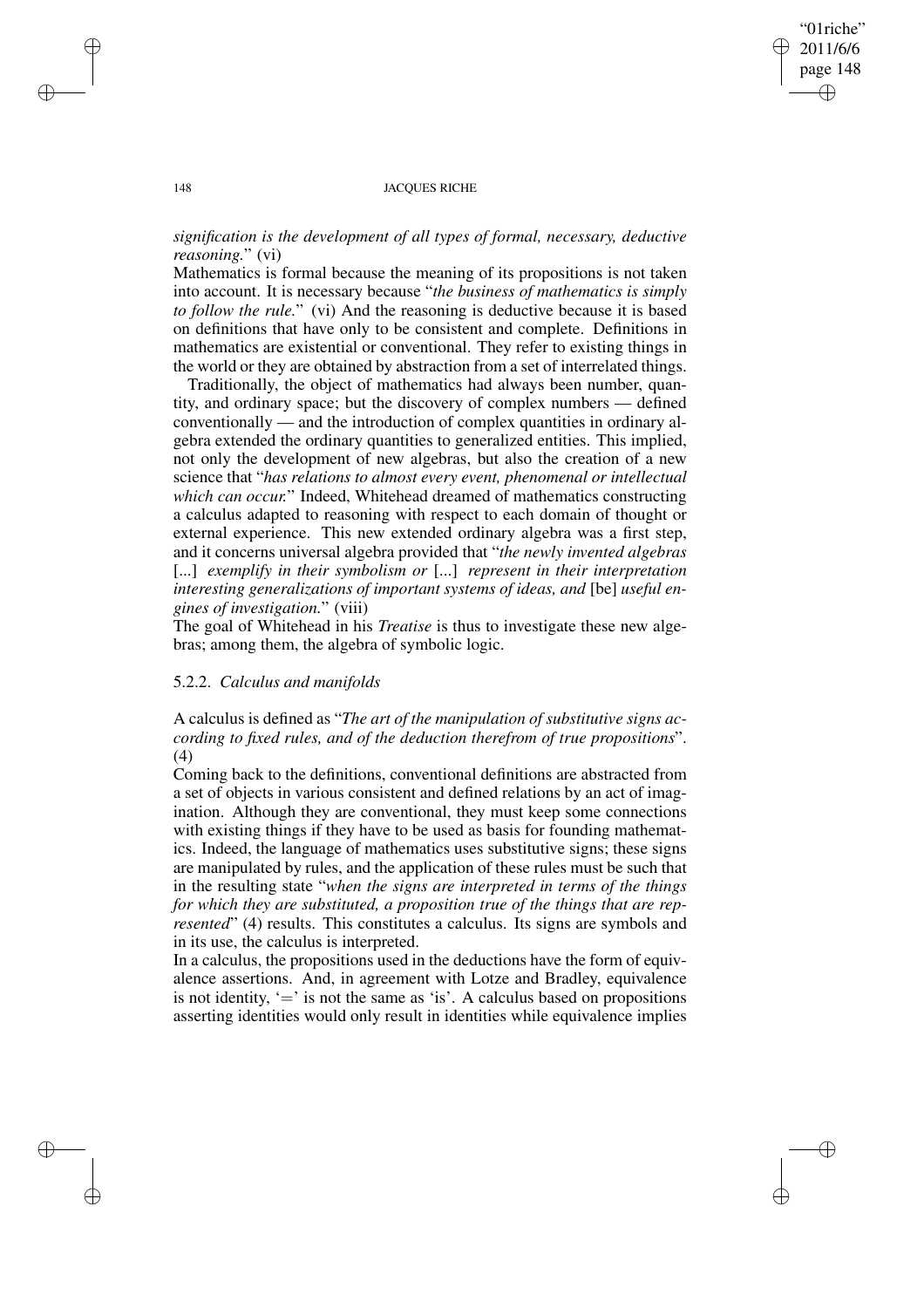non-identity. In the equation  $2+3=3+2$ ,  $2+3$  is not identical to  $3+2$  because "*the order of the symbols is different in the two combinations, and this difference of order directs different processes of thought.*" Thus, the equation asserts that "*these different processes of thought are identical as far as the total number of things thought of is concerned.*" (6) In order to distinguish the two members of the equation, Whitehead names one the 'truism' and the other the 'paradox': they are identical with respect to the number 5, but they are also different objects. In assertions of equivalence in a calculus, only the second aspect matters, i.e., that two things which are different are equivalent. And it is the process of derivation from events, either phenomenal or mental, of one thing, for example, 5, from other things, 2 and 3, that allows to judge the equivalence because this process which manifests the operations of the mind is in the domain of application of a calculus.

The notion of a manifold has a geometrical origin in the works of H. Grassmann and B. Riemann. It is on this notion that Whitehead builds up his abstract and generalised notion of space. It is generalised in the sense that, given its definition, a manifold can be constituted of the musical notes as well as of the colors of the spectrum, or the points of ordinary space.

Indeed, various things may share a common property; and they can all have that property in different modes. Call each separate mode of possessing that property an element. Then, the set of these elements is the manifold of the property.

Various relations exist between the various modes of a property, that is, there are relations between objects which possess a same property in different modes; these relations define how they possess the property, that is, how the objects differ. The axioms from which all relations between all elements of a manifold can be logically deduced are called the characteristics of the manifold. To give an example of a manifold, Whitehead considers the empty space with respect to a system of coordinates: a point is a mode of the property 'spatiality' and the axioms of geometry constitute its characteristics.

"*It is the logical deductions from the characteristics of a manifold which are investigated by means of a calculus.*" (14)

# 5.3. *The Algebra of Symbolic logic*

✐

✐

✐

✐

"*Universal Algebra is the name applied to that calculus which symbolizes general operations* [...] *called addition and multiplication.*" (18) This is the short characterization of the principles of universal algebra given by Whitehead.

These principles depend on general definitions of the processes of addition and multiplication which hold for all branches of universal algebra. There are also special definitions of special kinds of addition and multiplication whose investigation constitutes special branches of universal algebra. Each

"01riche" 2011/6/6 page 149

✐

✐

✐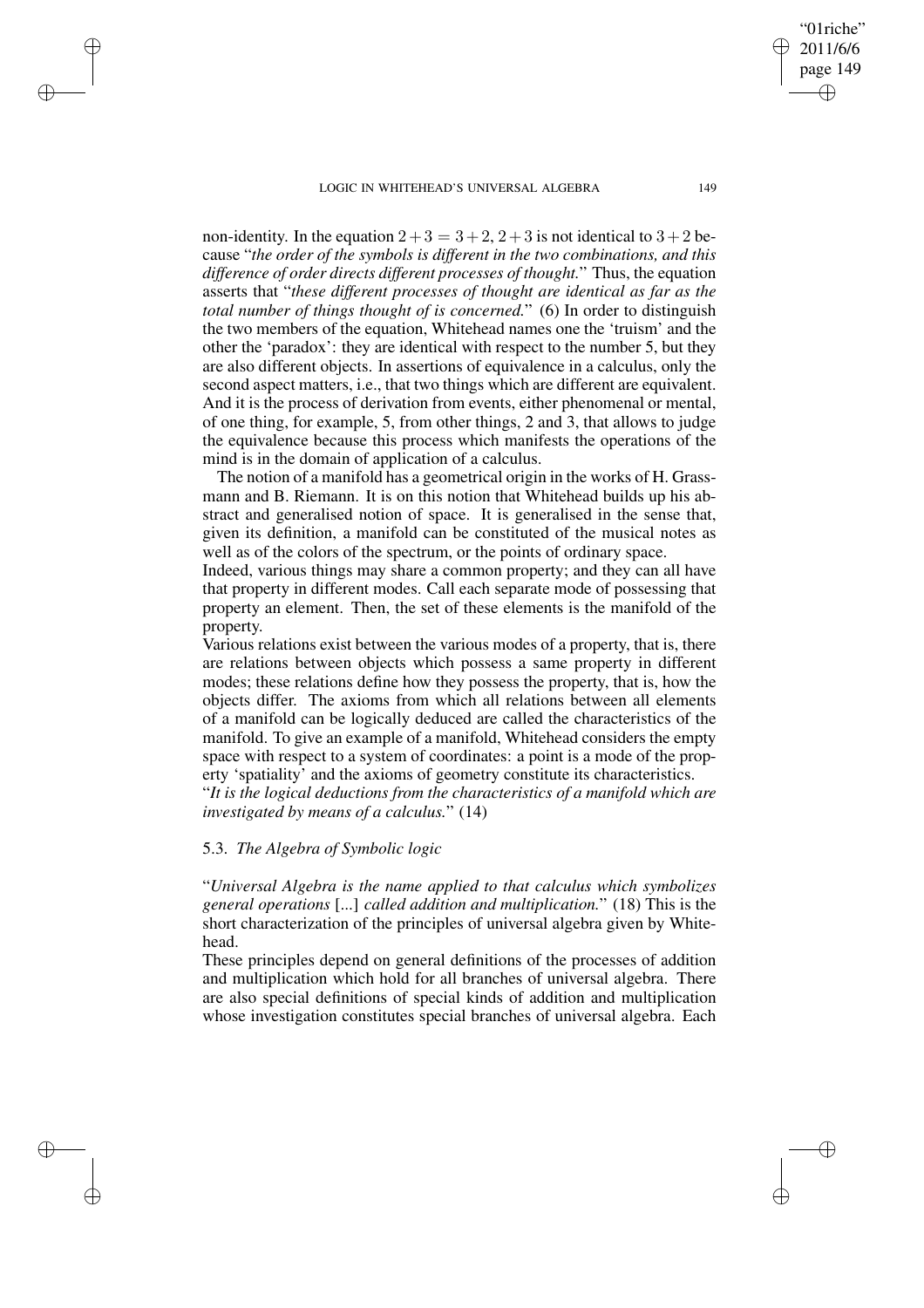# "01riche" 2011/6/6 page 150 ✐ ✐

✐

✐

#### 150 JACQUES RICHE

of these branches is a special algebraic calculus or a special algebra. Otherwise, except for these special operations, algebra is ordinary algebra and its manifolds, whose elements can be added and multiplied, i.e., whose elements comply with the laws defining these operations, are called algebraic manifolds.

These operations of addition and multiplication defined by their usual properties (commutativity, associativity, etc.) do not vary with the different algebras. But a difference appears when a term is added to itself (multiplied by itself): while ordinary algebra distinguishes a and  $a + a$  (a and aa), the algebra of symbolic logic, the algebra of Boole's *Investigations*, identifies the two. The reason is simple and is found in the interpretation of the calculus.

When developing the symbolism of a calculus, Whitehead suggests to keep its interpretation simple and to develop it concurrently with the algebra. In order to keep the interpretation of the algebra of symbolic logic simple, he considers only intersection or non-intersection of regions of space.

Thus, similarly to the intuitive interpretation of the postulates in 4.2, consider the elements of the algebraic manifold of the algebra of symbolic logic as regions of space. Let the terms representing the elements now represent the mental act of apprehending the regions they represent. Then the operation of addition corresponds to the act of apprehending in the mind the region represented by all terms added. A term added to itself,  $a + a$ , is presented twice to the mind for apprehension, but it cannot be duplicated since the region represented by  $a + a$  remains always the same, i.e., a. Hence,  $a + a =$  $a$ .

While, as usual, commutativity and associativity are required in defining addition, distributivity and absorption are also required for multiplication. Indeed, multiplying terms results in a term representing the entire region common to all terms multiplied. If abc is such a term, it represents the region contained at once in  $a, b$ , and  $c$ . Apprehending first region  $ab$  imposes to apprehend region  $a$ , then region  $b$ , and then the region which is their interesection. Obviously, this process satisfies distributivity and absorption,  $a + ab = a.$ 

We end up with two kinds of addition and multiplication, the numerical and the non-numerical addition and multiplication; thus, with two kinds of algebras, the numerical kind (*genus*) of algebra characterized by the equations  $a + a = 2a$  and  $aa = a^2$ , and the non-numerical algebra characterized by  $a + a = a$ , and  $aa = a$ .

"*The Algebra of Symbolic logic is the simplest possible species of its genus and has accordingly the simplest interpretation in the field of deductive logic.*" (29)

This algebra of symbolic logic is not all of the field of deductive logic but it is the only non-numerical algebra that has been developed. It is amenable to algebraic treatment because it is an algebra of extension, that of concepts and

✐

✐

✐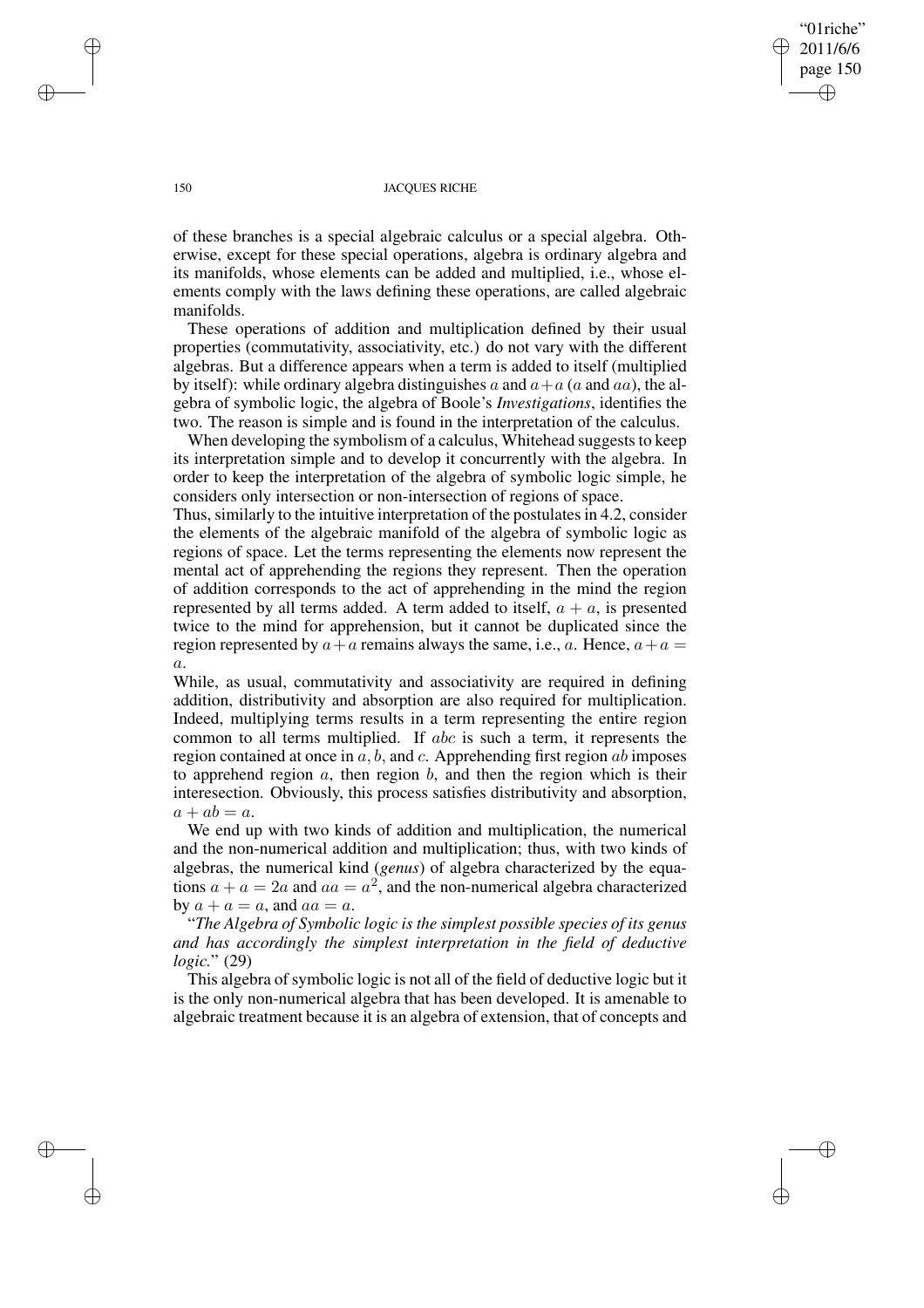✐

✐

✐

propositions conceived as multiplicities and, as we have seen, its operations of addition and multiplication respect the various properties of commutativity, associativity, distributivity of multiplication over addition, idempotence and absorption.

In addition, and according to the intuitive interpretation, the null element, 0, represents the non-existence of a region; and the universe,  $i$ , is the entire space. Obviously, they are such that  $a + 0 = a$  and  $ai = a$ . A special element is added, symbolized by '; it is such that  $a'$  is the complement of a, that is, the b such that  $a + b = i$  and  $ab = 0$ . And also,  $a + a' = i$  and  $0a' = 0$ . Moreover, the duality of the operations  $+$  and  $\cdot$  discovered independently by C. S. Peirce and Schröder, the duality of the null and universal classes of elements, and Boole's translation of any algebraic function into polynomials and normal forming of logical equations are all respected.

Note that Whitehead considers the other duality of the operators, that corresponding to division and substraction which is sometimes useful. As expected, associativity is a problem for substraction, and that keeps these operators out of considerations in this algebra.

Finally, this algebra of logic is essentially, as Whitehead writes, the "*algebra in all essential particulars ... invented and perfected by Boole*" in his "*Laws of Thought*".

In the intuitive interpretation of the algebra, elementary and complex propositions are interpreted in terms of regions and relations between these regions, that is, in terms of the algebraic manifold and its submanifolds. Since the symbolic treatment of these relations has analogies with the theory of inequalities of ordinary algebra while having also some properties of algebraic equations, Whitehead introduces two symbols to express these relations: one for incidence (subset),  $x \neq y$ , and one for inclusion (the reverse),  $y \neq x$ which are defined in terms of equality: if  $x \neq y$  then  $x = yx$ , and conversely. (See the table in the next subsection). Actually, he borrows from Schröder the symbol of subsumption and he remarks that it is from the relation of containment,  $\frac{1}{x}$ , that C. S. Peirce deduced his theory of symbolic logic, i.e., his algebra of logic. (C. S. Peirce used the symbol of inference  $A \sim C$  to express the primary mode of relation between two propositions; it means that every state of things in which a proposition of the antecedent class A is true is a state of things in which the corresponding propositions of the consequent class  $C$  are true). [27], [30]

Whitehead develops in two chapters the methods of construction of symbolic equations from symbolic terms and the method of solution of algebraic equations which the analogy between logical and algebraic equations requires.

The first chapter is concerned with the methods to solve equations of the algebra of logic in one and several unknowns. One may note here the existence of fields of equations, i.e. domains of value for the evaluation of variables or

"01riche" 2011/6/6 page 151

✐

✐

✐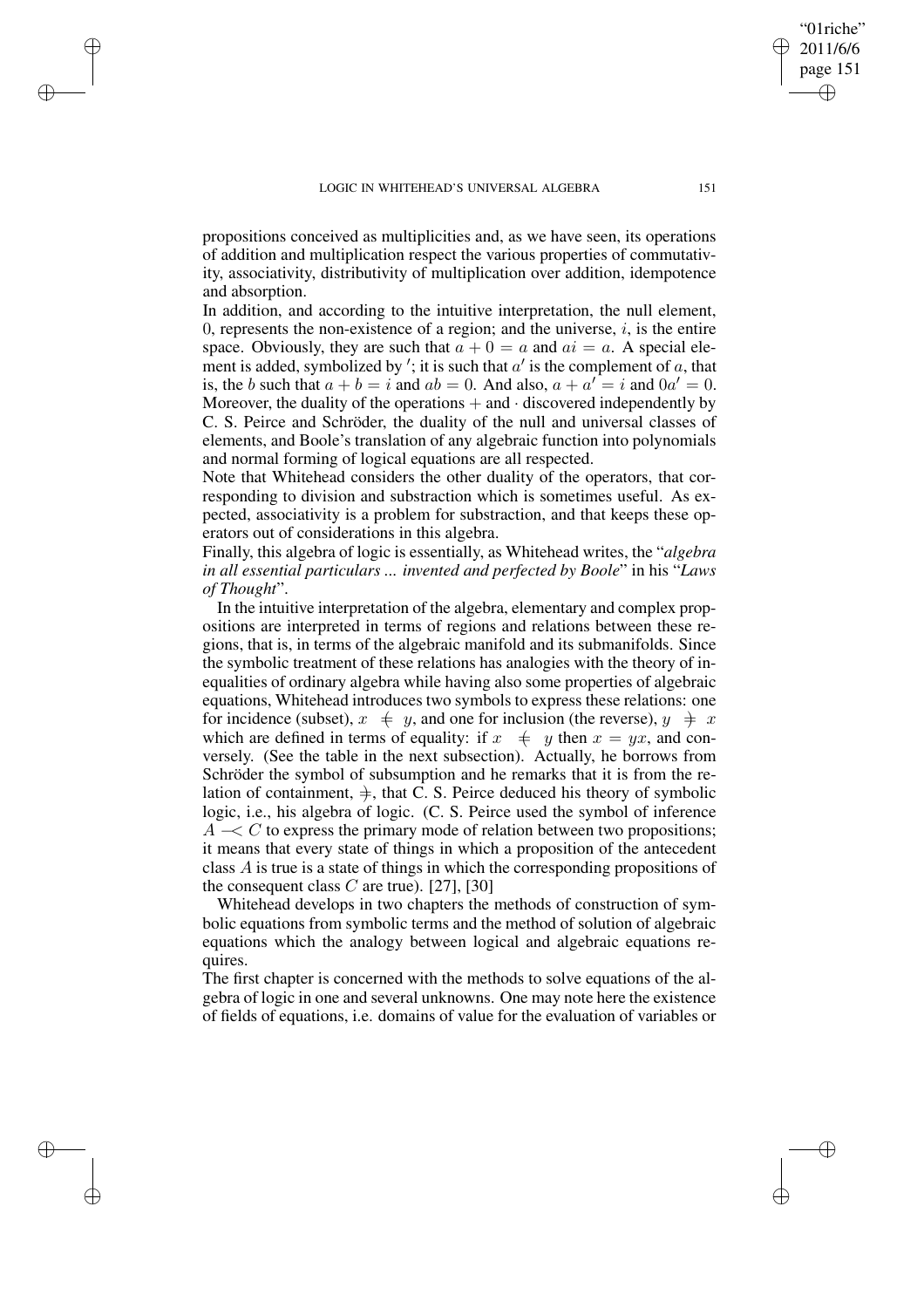#### 152 JACOUES RICHE

"01riche" 2011/6/6 page 152

✐

✐

✐

✐

unknown of the equations.

In the next chapter, existential expressions are introduced. These are expressions containing symbols, j or  $\omega$ , that assert the existence, or that limit the extension of the regions, that is, symbols such that x.j represents "x *exists*" (i.e., is not 0) and  $x + \omega$  represents "x is not all of i". Then, the symbol  $\equiv$  is used in place of  $=$  to mean that the regions on either sides of the symbol are not only the same but, also, that the existential information of the right-hand side can be deduced from the left-hand side.

This existential notation can be extended further with the help of umbral or shadow letters, i.e. Greek characters attached to their corresponding Roman characters, called regional letters, and indicating where the adjoined symbols of the algebra are assumed to exist. For example,  $x\alpha$  means that "regions x" and a overlap", i.e.,  $x\alpha$  implies  $xa. j$  but it only denotes the region x.

# 5.4. *Application of the Algebra to Logic*

The second Book of the *Treatise* concludes with two chapters devoted to the application of the algebra to "*Formal Logic conceived asthe Art of Deductive Reasoning.*" (99)

First, as Boole had done in his *Investigation*, [8] the algebraic calculus is applied to the classical theory of syllogisms. While providing some authoritative ancestry to his structural perspective, Whitehead's formal position is supported by similar convictions of Leibniz in his *New Essays*: "*I consider the invention of the form of syllogisms one of the most beautiful, and also one of the most important, made by the human mind. It is a species of universal mathematics* [...] *Now you must know that by arguments in form, I mean not merely this scholastic mode of argument used in colleges, but all reasoning which concludes by the force of the form* ". [20] (559)

This application to syllogisms is also an appropriate example of the notion of implication as relationships between propositional forms that was mentionned earlier in section 3.

The algebra of logic applies easily to the syllogisms because a syllogism can be represented as  $xy \neq z$ , that is, from x and y, conclude y. Nevertheless, according to Whitehead, this form, as such, does not represent the process of thought at work in a syllogism.

One may remember that the theory of syllogism is based on combinations of the various forms of propositions or judgements traditionally labelled  $A, E, I, O$  to abbreviate the four traditional forms: "all  $a$  is a  $b$ "; "no a is a b"; "some a is a b" and "some a is not a b". Given what was said earlier about the algebra and the existential expressions, it is easy to see in the table below how these syllogistic forms translate into a form of the algebra of symbolic logic. Of course, given the formal laws of this algebra, these algebraic forms are not unique and have each other equivalent forms.

✐

✐

✐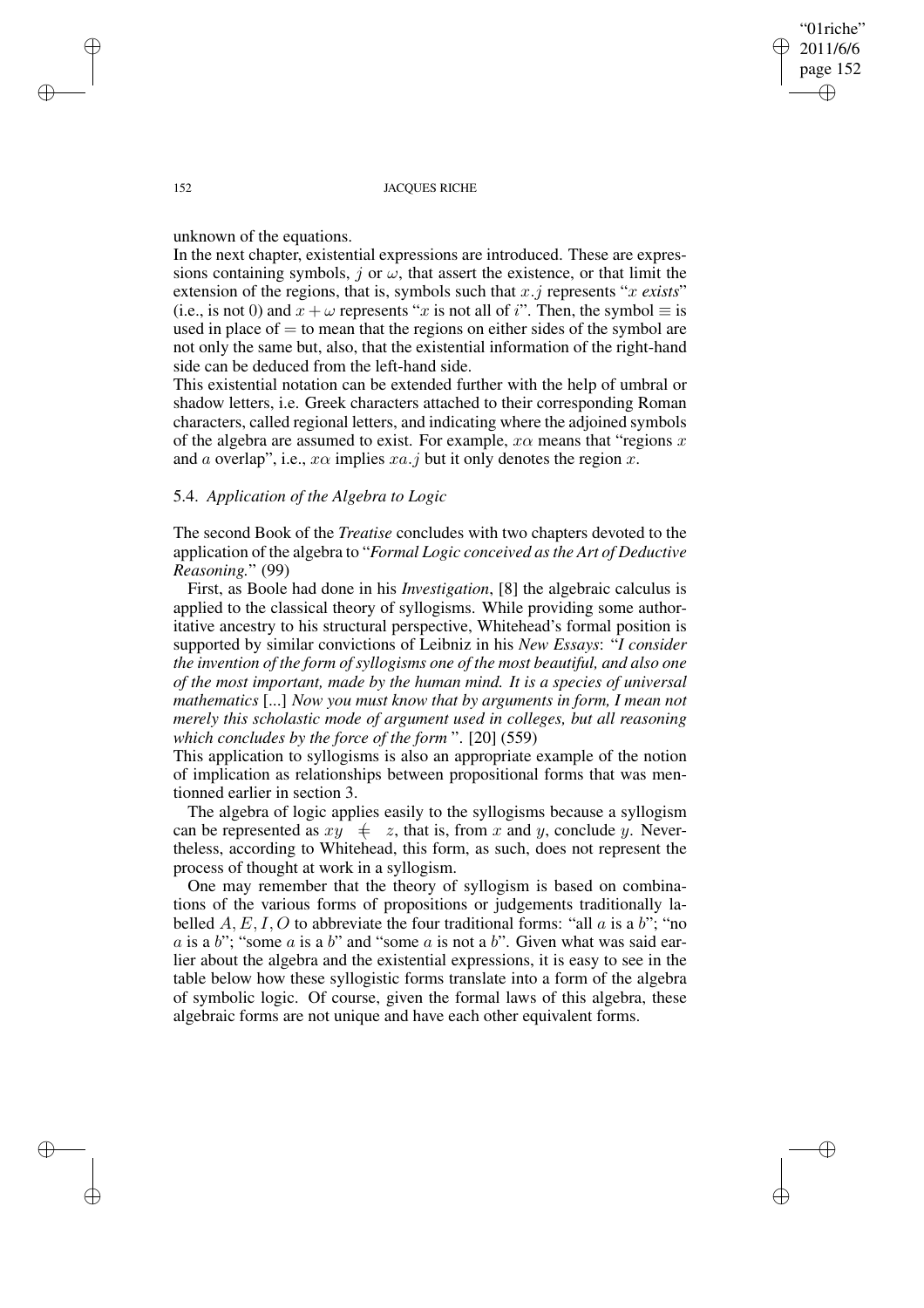A All a is b : region a is included in  $b \equiv a \neq b$ <br>E No a is b : no regions overlap  $\equiv ab = 0$ 

✐

✐

✐

✐

- E No *a* is *b* : no regions overlap  $\equiv ab =$ <br>
I Some *a* is *b* : regions *a* and *b* overlap  $\equiv ab.j$
- $\therefore$  regions a and b overlap
- O Some *a* is *not* b : regions *a* and *b'* overlap  $\equiv$   $ab^i$  $ab'.j$

In order to exclude meaningless forms, that is, forms such as in A, for example, where in  $a \neq b$ , one would have  $a = 0$  or  $b = i$  (and even both), the propositional form is transformed into an existential one:  $aj \neq bj$  or  $a_j \equiv \tilde{b}_j$  in the first case, and into  $a+\omega \neq b+\omega$  or  $(a+\omega) \equiv (a+\omega)(b+\omega)$ in the second case. From these transformed forms, the other equivalent forms can then be deduced by symbolic reasoning.

The traditional moods of syllogisms, the nineteen combinations of forms considered as valid forms of reasoning, and whose conclusions can be reached from premises by purely algebraic methods are thus investigated. Of these, five forms having too strong premises are excluded and Whitehead considers the symbolic equivalents of the fourteen moods retained.

Since the treatment of syllogisms amounts to the elimination of the middle term, the symbolic methods developed in the preceding chapters apply. To give an example, one mood in its simplest algebraic expression is that which has the universal form  $A$  in the premises and in the conclusion. Represented as [AAA], it is expressed as " $b \neq c, a \neq b$ , therefore  $a \neq c$ " or, in one of its equivalent expression, as " $b = bc$ ,  $a = ab$ , therefore  $a = ab = abc = ac$ ". Applying the algebraic methods, the elimination of b results in the symbolic equivalent  $ac' = 0$ . And similarly, a symbolic equivalent is obtained for each mood of the four figures.

Since the symbolic methods of the algebra permit to reach the conclusion of syllogisms from their premises, the conclusion of any reasoning valid by virtue of deductive logic can also be obtained by the same algebraic and symbolic methods. On this ground, Whitehead makes the suggestion that the processes at work in solving systems of equations of logical expressions are a generalization of the processes of syllogism and, hence, he suggests to generalize these processes to the whole of ordinary logic.

Doing so, Whitehead explicitly follows Boole's *Investigation* program. Indeed, with respect to equations, Boole's "general problem" was to find a rule such that "*Given any equation connecting the symbols*  $x, y, \ldots, w, z, \ldots$ ", it determines "*the logical expression of any class expressed in any way by the symbols*  $x, y, \ldots$  *in terms of the remaining symbols*  $w, z, \ldots \&c$ ." [8] (140) With respect to the systems of traditional categorical forms (*A, E, I, O*), Boole saw "*The processes of Formal logic* [...] *described as of two kinds, viz., "Conversion" and "Syllogism."*" [8] (227) Conversion is the process of converting any of these propositions into an equivalent form, an application of a very general process in logic, "*the determination of any element in any proposition,* [...] *as a logical function of the remaining elements.*" (230) Syllogism is the usual process of deducing from two such propositions having

"01riche" 2011/6/6 page 153

✐

✐

✐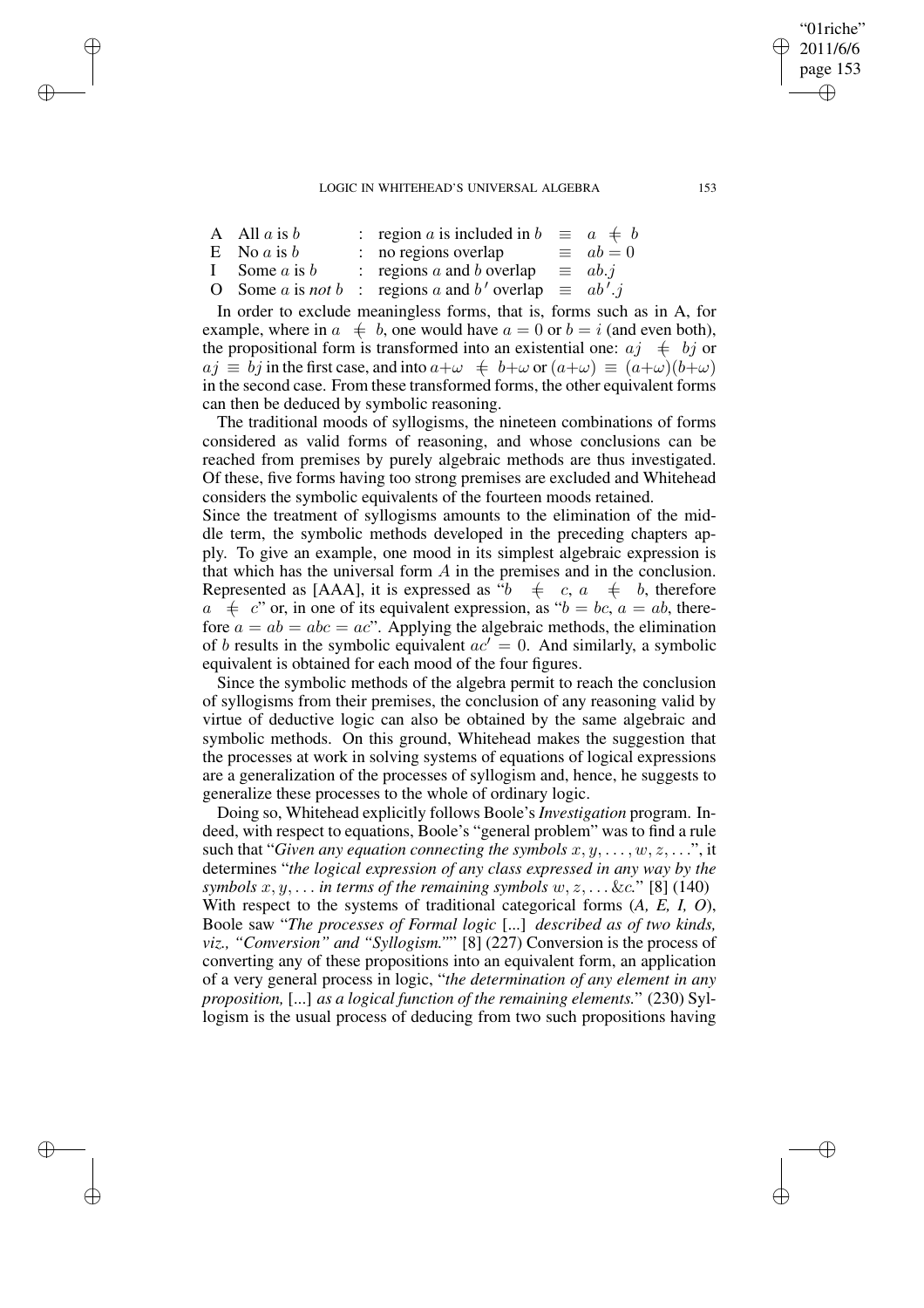"01riche" 2011/6/6 page 154 ✐ ✐

✐

✐

### 154 JACOUES RICHE

a term in common, a third proposition. Boole's goal was to show that these processes, often seen as universal types of reasoning, could be conducted "*upon the principles of the present treatise, and, viewing them thus in relation to a system of Logic*" whose foundations "*have been laid in the ultimate laws of thought*." (228)

Thus, in Whitehead, these two processes applied to universal propositions symbolised by equations and to particular propositions symbolised by existential propositions, are performed according to the rules of the algebra of symbolic logic. These are rules of transformation and reduction of a general form of a system of universal propositions involving one (or several) unknown element(s), the other elements being known. That form of a system is a set of *n* equations  $a_i x + b_i x' = c_i x + d_i x'$  ( $i \le i \le n$ ). In order to determine the unknown  $x$ , the required information is obtained in solving the system of equations according to rules which do not concern us here. Actually, this process essentially amounts to form two regions,  $A$  and  $B$ , out of the regions involved in the system of propositions, and this amounts to reorganise the original knowledge to express the new information conveyed in the system. Formally, this amounts to a selection of certain regions defined by inter-relations but, in practice, this process may add knowledge to the definition of  $x$ .

Reference to undefined information or to what is known or not in reasoning introduces the last chapter devoted to the interpetation of propositions. There, Whitehead applies the calculus to classical logic: "*There is another possible mode of interpreting the Algebra of Symbolic logic which forms another application of the calculus to Logic.*" [38] (108)

Indeed, in the calculus, any symbol represents a categorical proposition or a complex proposition. A simple proposition is an assertion of a fact and two propositions  $x, y$  are equivalent if assenting to one entails assent to the other. A complex proposition tells that two or more simple propositions are conjunctively true or that at least one of the propositions of the complex is true. In the first case, it is a conjunctive complex represented as  $(abc...)$ ; in the second case, a disjunctive one,  $(a + b + c + ...)$ . A proof is then required that the operations of additions and multiplication of propositions can be identified with the operations of the algebra of symbolic logic.

This is easily done by showing that the complexes follow the rules of the algebra. As expected, a product is interpreted as a conjunction, and a sum as a disjunction of propositions. With respect to the elements  $0$  and  $i$ , the element 0 of the algebra corresponds to rejection of motives for assent to a proposition; thus it corresponds to the rejection of the validity of the proposition:  $x = 0$  means that x does not enter the process of reasoning or the act of assertion. The class of elements equal to  $0$  is the class of those elements inconsistent with the propositions equal to i. These last are the propositions

✐

✐

✐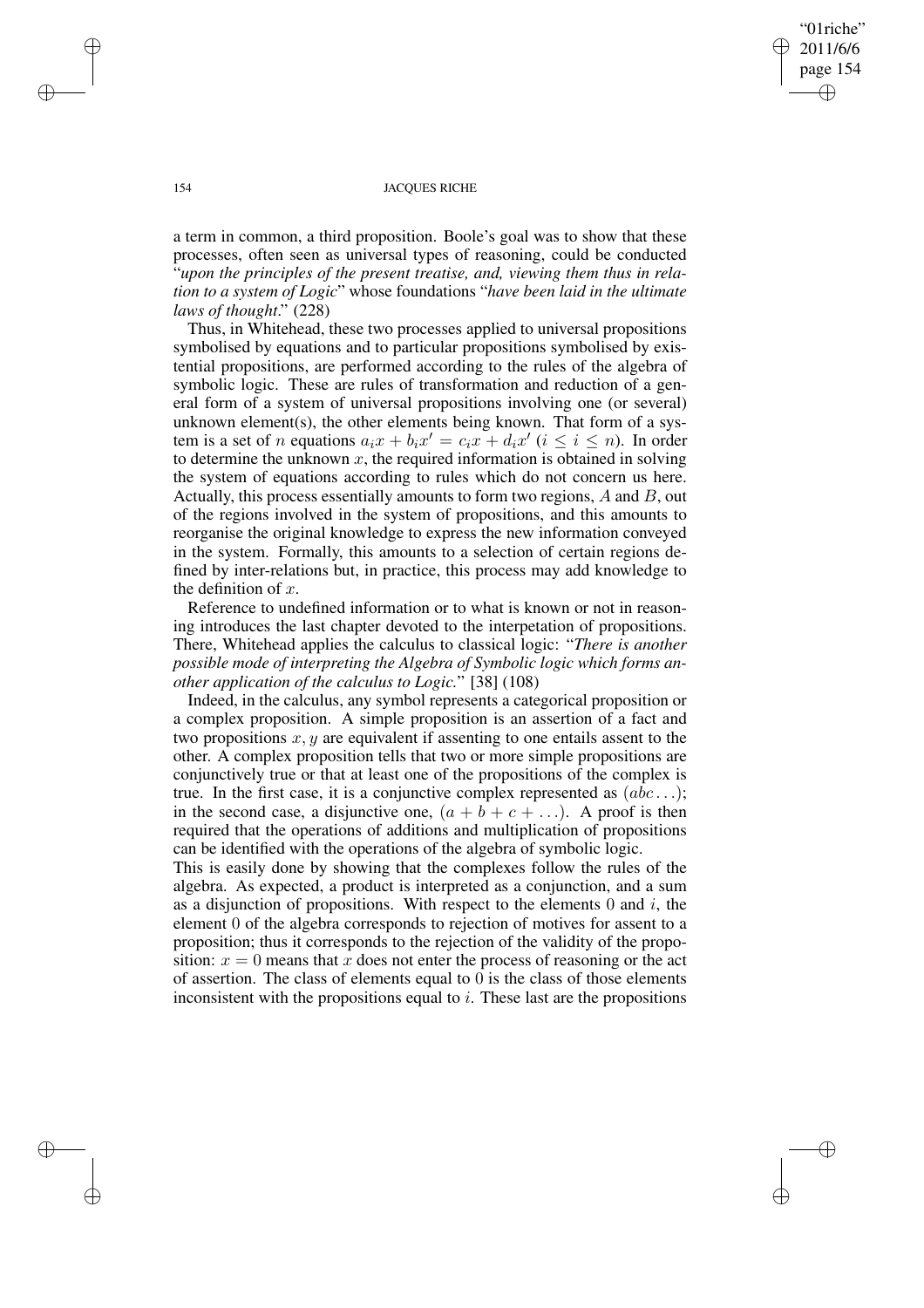✐

✐

✐

that have absoluteness of assent, conventionally or naturally. These propositions can be the "Laws of Thought of the Logic"; they are self-evident propositions. Therefore, the elements of the class equal to 0 are the selfcontradictory or, as Whitehead calls them, the self-condemned propositions. Then, obviously, for any proposition x and its negation,  $x'$ ,  $x + i = i$  and  $xi = x$  as well as  $xx' = 0$  and  $x + x' = i$ .

The first interpretation of the algebra of logic was restricted to classes of propositions in relation of inclusion and exclusion. This second interpretation of logic assumes the existence of some domain of knowledge from which all consequences of some categoric proposition or set of such propositions in either conjunctive, disjunctive or hypothetical relations to each other can be deduced. It is essentially a modification of the system of Boole, and Whitehead claims that it can be taken as the appropriate system of symbolic logic. Indeed, he shows that this interpretation includes the first one as particular case.

Similarly to Boole's system, it is built on the fundamental principles of identity and non-contradiction symbolised in  $x^2 = x$  and in  $xx' = 0$  (since  $x' = i - x$ ). Although this second interpretation cannot exhibit the process of thought at work in a syllogism, there is a way out devised by McColl. It requires some precise analysis of predication and consists in analysing propositions of any traditional form into a relation between other propositions. Taking the example of the traditional form A, "*All A is B*", is analysed as saying that the validity of what is called a primitive predication "*It is A*" is equivalent to that of the conjunctive complex "*It is A and It is B*", which is thus represented as  $a = ab$ .

# 5.5. *A Memoir on the Algebra of Symbolic logic*

Shortly after the publication of his *Treatise*, Whitehead published "*a purely mathematical investigation concerning the Algebra of Symbolic Logic.*", [40] (139) the algebra originating in Boole's *Laws of Thought* and perfected by Peirce and Schröder that he recommends as "*the first object of mathematical study.*" because it is concerned with inclusion and exclusion of classes and it is also the simplest of all algebraic systems. (139)

This memoir was written in order to show that many interesting mathematical properties of the algebra of symbolic logic had not been worked out because attention was concentrated on its application to the operations of logic. As examples, Whitehead mentions Venn's *Symbolic Logic* (1881) that considered the interpretation of the algebraic symbolism in logic, and Peano's school which used that symbolism "*as a practical means for the exact expression of deductive reasoning*". (140)

Whitehead thus continued his own investigation of the theory of Boolean equations and the translation of Boolean functions into polynomials. Among

"01riche" 2011/6/6 page 155

✐

✐

✐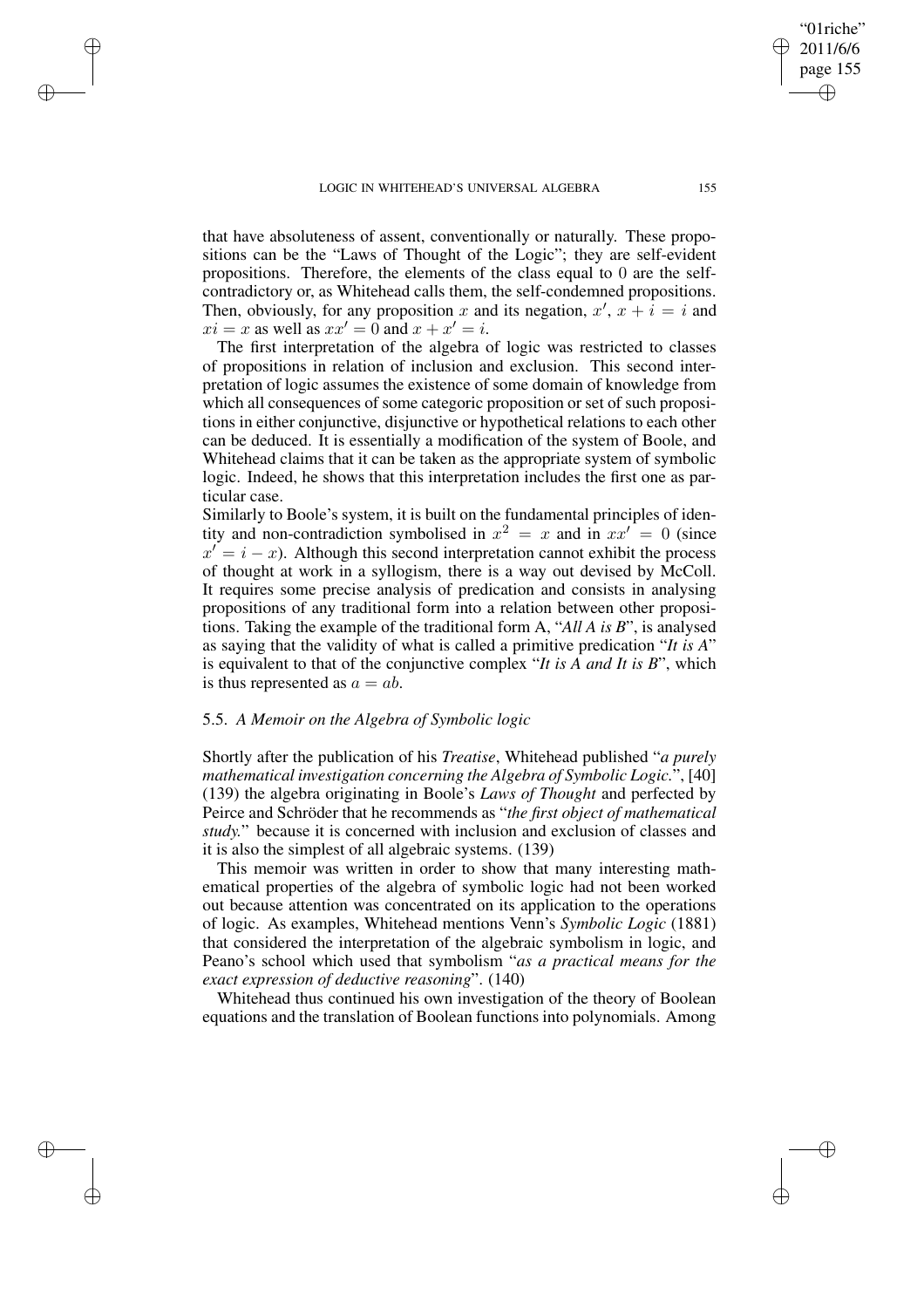"01riche" 2011/6/6 page 156 ✐ ✐

✐

✐

#### 156 JACQUES RICHE

other topics, he studied the conditions under which the transformations of a function constitute a group.

Earlier, in 1899, in a communication at the Royal Society, [39] only published as abstract, Whitehead had related the theory of finite groups to an algebra, the algebra of groups of finite order that he compared to the Boolean algebra of symbolic logic of his *Treatise*. Both algebras are non-numerical algebras and they share several properties.

At the second International Congress of Mathematicians, coupled to the first International Congress of Philosophy held in Paris in 1900, Whitehead and Russell discovered Peano and his school of mathematics. This encounter was decisive in the development of symbolic logic.

Soon after, in a paper written in 1901, Whitehead generalized his theory of Boolean equations in terms of Peano's notation and of Russell's theory of relations which he saw as "*indispensable for the development of the theory of Cardinal numbers...*[they] *form an epoch in mathematical reasoning.*" [41] (367) In order to deal with infinitely many variables, he applied his theory of transfinite cardinal numbers. [41], [42] But this is another story.

Noteworthy in this last paper, and witness of Whitehead's originality, his definition of a '*multiplicative class*' and the related theorem. Stated in a readable form in Russell [33], it goes as follows: "*Let* k *be a class of classes, no two of which have any term in common. Form what is called the multiplicative class of* k*, i.e., the class each of whose terms is a class formed by choosing one and only one term from each of the classes belonging to* k*. Then the number of terms in the multiplicative class of* k *is the product of all the numbers of the various classes composing* k*.*" (119) This principle would be soon famous as an axiom, but not under Whitehead's name.

# 6. *Conclusions*

Christine Ladd, a student of J. J. Sylvester and C. S. Peirce at Johns Hopkins University in the 1880's, wrote: "*There are in existence five algebras of logic, — those of Boole, Jevons, Schröder, McColl, and Peirce, — of which the later ones are all modifications,* [...], *of that of Boole.*" [19] (17) Some years later, following the publication of his *Treatise*, the name of Whitehead could have been added to the list. Or indeed, the list shortened if we listen to Huntington who referred to "*The name Boolean algebra (or Boolean "algebras") for the calculus originated by Boole, extended by Schröder, and perfected by Whitehead*". [15] (278)

J. Venn [37] considered that Boole had made the natural mistake of regarding logic as a branch of mathematics, simply applying mathematical rules to logical problems. Given his interpretation of the algebra of symbolic logic in the context of his universal algebra, and the justification he gives to his

✐

✐

✐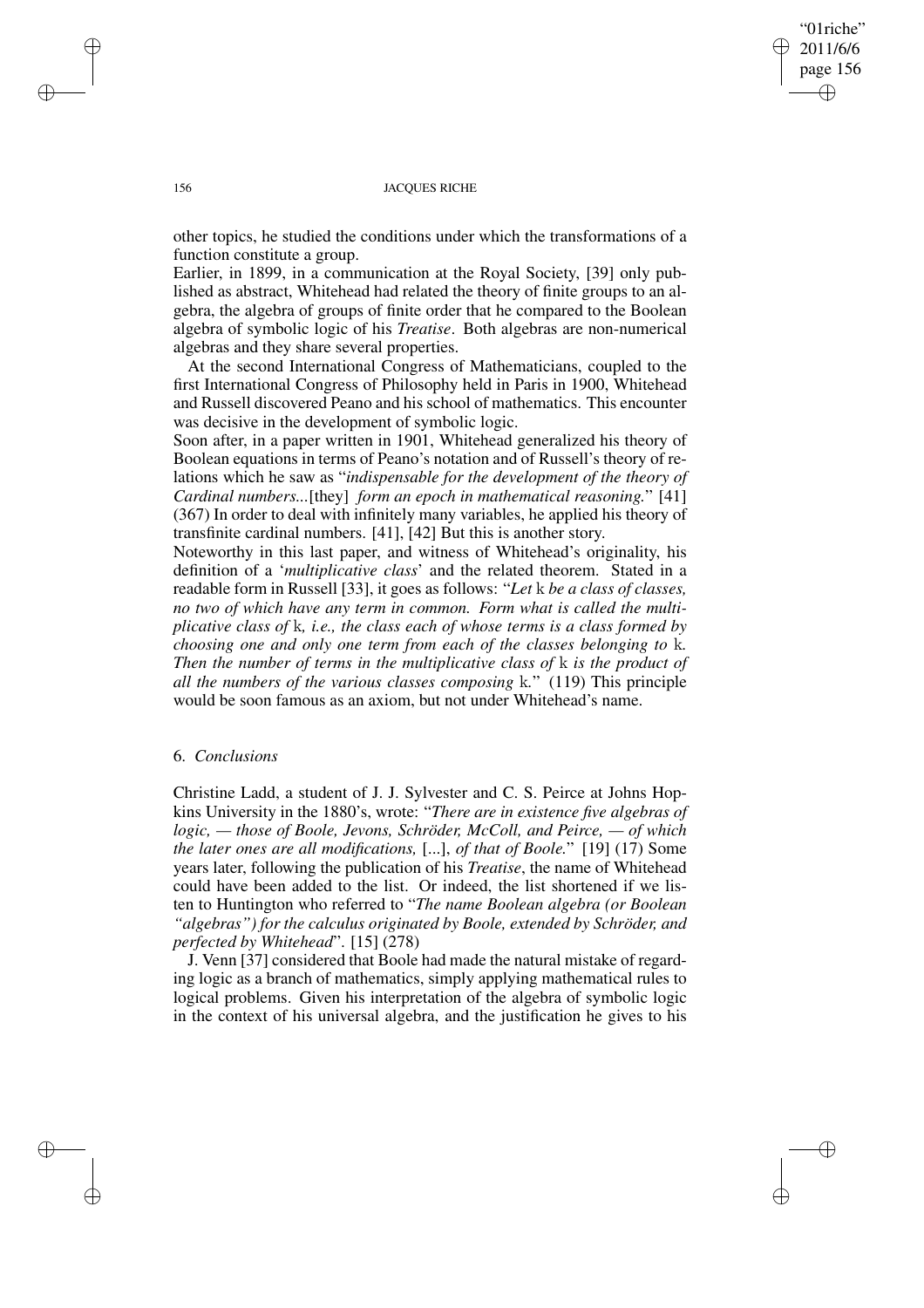✐

✐

✐

✐

approach, it is obvious that Whitehead did not make the same mistake. According to C. I. Lewis [21] who wrote an extended account of Boole-Schröder algebra of logic, Whitehead's *Treatise* had been a most notable addition and improvement of the methods while "*Jevons, in simplifying Boole's system, destroyed its mathematical form; Peirce, retaining the mathematical form, complicated* [...] *the original calculus.*" (118)

Lowe [22] writes that in 1905, a reviewer for the doctoral degree found that Whitehead's published work gave "*new life to the study of symbolic logic.*" (263) This would appear in full light shortly after with the publication of *Principia Mathematica*, the joint work with Russell that had started five years earlier.

Symbolic logic and algebraic logic will then continue to develop along their own ways, and Boolean algebra, no longer Boole's algebra of symbolic logic, will later become the algebra known today by this name.

Several of the avenues opened by Whitehead will be forgotten, in particular, universal algebra as he had devised it. His last paper on logic with which we started, was a reminder of some of his essential conceptions that he left for logicians to meditate on.

> Department of Computer Science, KULeuven Ecole Polytechnique, UCLouvain E-mail: riche@cs.kuleuven.be

# **REFERENCES**

- [1] B. A. Bernstein, *A simplification of the Whitehead-Huntington set of postulates for Boolean algebras*, Bull. Am. Math. Soc., 22 (1916), 458–459.
- [2] B. A. Bernstein, *Sets of postulates for the logic of propositions*, Trans. Am. Math. Soc., 28 (1926), 472–478.
- [3] Garrett Birkhoff, *On the structure of abstract algebra*, Proc. Camb. Phil. Soc., 31 (1935), 433–454. Reprinted in: *Selected Papers on Algebra and Topology by Garrett Birkhoff*, G.-C. Rota and J. S. Oliveira, (eds.), Basel, Birkhäuser, 1987.
- [4] Garrett Birkhoff, *Universal Algebra*, in: *Proceedings of the First Canadian Mathematical Congress*, Toronto U. P., 1945, 310–326.
- [5] Garrett Birkhoff, *Mathematics at Harvard, 1836–1944*, in: *A Century of Mathematics in America, Part II*, P. Duren et al., (eds.), Providence, RI, AMS, 1989, 3–58.
- [6] G. Boole, *The Mathematical Analysis of Logic, being an Essay toward a Calculus of Deductive Reasoning*, London, G. Bell, 1847.

"01riche" 2011/6/6 page 157

✐

✐

✐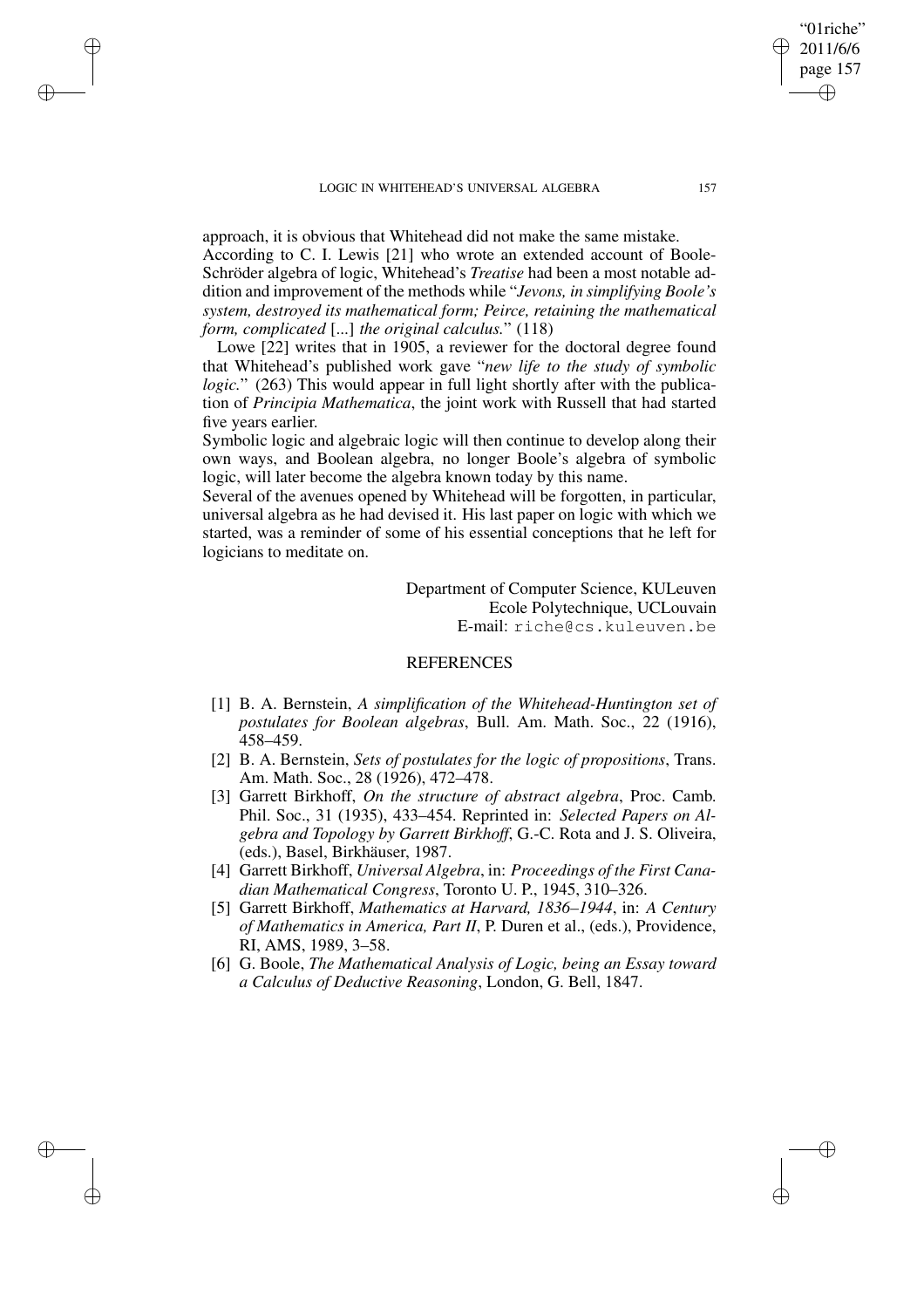# "01riche" 2011/6/6 page 158 ✐ ✐

✐

✐

#### 158 JACQUES RICHE

- [7] G. Boole, *The Calculus of Logic*, Cambridge and Dublin Math. J., Vol. III (1848), 183–198.
- [8] G. Boole, *An Investigation of the Laws of Thought on which are Founded the Mathematical Theories of Logic and Probabilities*, London, Walton and Maberly, 1854.
- [9] G. Boole, *A Treatise on Differential Equations*, Cambridge, Macmillan & Co., 1859.
- [10] A. De Morgan, *Formal Logic: or, The Calculus of Inference, Necessary and Probable*, London, Taylor and Walton, 1847.
- [11] A. H. Diamond, *The complete existential theory of the Whitehead-Huntington set of postulates for the algebra of logic*, Trans. of the Am. Math. Soc., 35 (1933), 940–948.
- [12] I. Grattan-Guinness, *The Search for Mathematical Roots, 1870–1940: Logics, Set Theories and the Foundations of Mathematics from Cantor through Russell through Gödel*, Princeton, Princeton U. P., 2000.
- [13] T. Hailperin, *Boole's Algebra Isn't Boolean Algebra*, Math. Magazine 54 (1981), 172–184.
- [14] E. V. Huntington, *Sets of independent postulates for the algebra of logic*, Trans. of the Am. Math. Soc., 5 (1904), 288–309.
- [15] E. V. Huntington, *New sets of independent postulates for the algebra of logic, with special reference to Whitehead and Russell's Principia Mathematica*, Trans. of the Am. Math. Soc., 35 (1933), 274–304.
- [16] E. V. Huntington, *The postulational method in mathematics*, The Am. Math. Monthly, 41 (1934), 84–92.
- [17] E. V. Huntington, *The inter-deducibility of the new Hilbert-Bernays theory and Principia Mathematica*, Ann. of Math., 2nd Ser., 36 (1935), 313–324.
- [18] E. V. Huntington, *The method of postulates*, Phil. of Sc., 4 (1937), 482– 495.
- [19] C. Ladd, *On the algebra of logic*, in: C. S. Peirce et al., *Studies in Logic by Members of Johns Hopkins University*, Boston, Little, Brown and Comp., 1883, 17–71.
- [20] G. W. Leibniz, *New Essays Concerning Human Understanding*, transl. by A. G. Langley, New York, The Open Court Pub. Comp., 1916.
- [21] C. I. Lewis, *A survey of Symbolic Logic*, Berkeley (Cal), Un. of Cal. Pr., 1918.
- [22] V. Lowe, *Alfred North Whitehead, the Man and his Work*, Vol. I, Baltimore, The Johns Hopkins Un., 1985.
- [23] E. H. Moore, *Introduction to a Form of General Analysis*, in: *The New Haven Colloquium Lectures*, E. H. Moore et al., eds., New Haven, Yale Un. Pr., 1910, 1–150.
- [24] G. Peano, *Arithmetices Principia, Nova Methodo Exposita*, Roma, Frat. Bocca, 1889.

✐

✐

✐